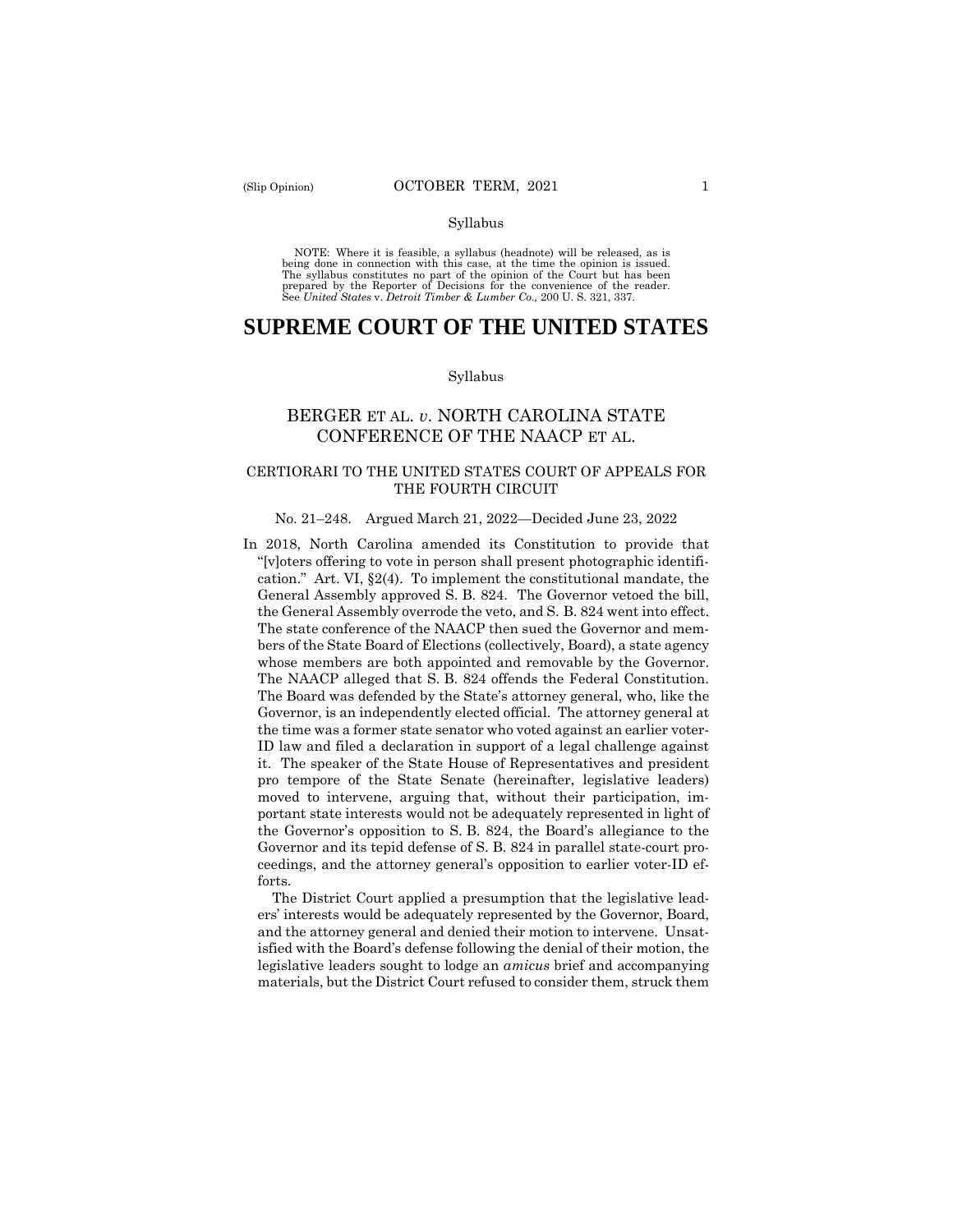# 2 BERGER *v*. NORTH CAROLINA STATE CONFERENCE OF THE NAACP Syllabus

from the record, and granted a preliminary injunction barring enforcement of S. B. 824. The Fourth Circuit considered both District Court rulings in separate appeals before separate panels. On the preliminary injunction ruling, the panel held that the District Court had abused its discretion because the record contained insufficient evidence to show that S. B. 824 violated the Federal Constitution. On the intervention ruling, a separate panel agreed with the legislative leaders and held that the District Court had erred when denying them leave to intervene. Eventually, however, the Fourth Circuit decided to rehear the matter en banc and ruled that the legislative leaders were not entitled to intervene in the District Court proceedings. This Court agreed to hear the matter to resolve disagreements among the courts of appeals on the proper treatment of motions to intervene in cases like this one.

*Held*: North Carolina's legislative leaders are entitled to intervene in this litigation. Pp. 8–19.

(a) Federal Rule of Civil Procedure 24(a)(2) provides that a "court must permit anyone to intervene" who, (1) "[o]n timely motion," (2) "claims an interest relating to the property or transaction that is the subject of the action, and is so situated that disposing the action may as a practical matter impair or impede the movant's ability to protect its interest," (3) "unless existing parties adequately represent that interest." No one disputes the timeliness of the motion to intervene here. The Court thus addresses the Rule's two remaining requirements.

States possess " 'a legitimate interest in the continued enforce[ment] of [their] own statutes,' " *Cameron* v. *EMW Women's Surgical Center, P. S. C.*, 595 U. S. \_\_\_, \_\_, and States may organize themselves in a variety of ways. When a State chooses to allocate authority among different officials who do not answer to one another, different interests and perspectives, all important to the administration of state government, may emerge. See, *e.g.*, *Brnovich* v. *Democratic National Committee*, 594 U.S. \_\_\_. Appropriate respect for these realities suggests that federal courts should rarely question that a State's interests will be practically impaired or impeded if its duly authorized representatives are excluded from participating in federal litigation challenging state law. Nor are state interests the only interests at stake. Permitting the participation of lawfully authorized state agents promotes informed federal-court decisionmaking and avoids the risk of setting aside duly enacted state law based on an incomplete understanding of relevant state interests. This Court's teachings on these scores have been many, clear, and recent. See, *e.g., Virginia House of Delegates* v. *Bethune-Hill*, 587 U. S. \_\_\_; *Hollingsworth* v. *Perry,* 570 U. S. 693.

These precedents and the principles they represent are dispositive here. North Carolina law explicitly provides that "[t]he Speaker of the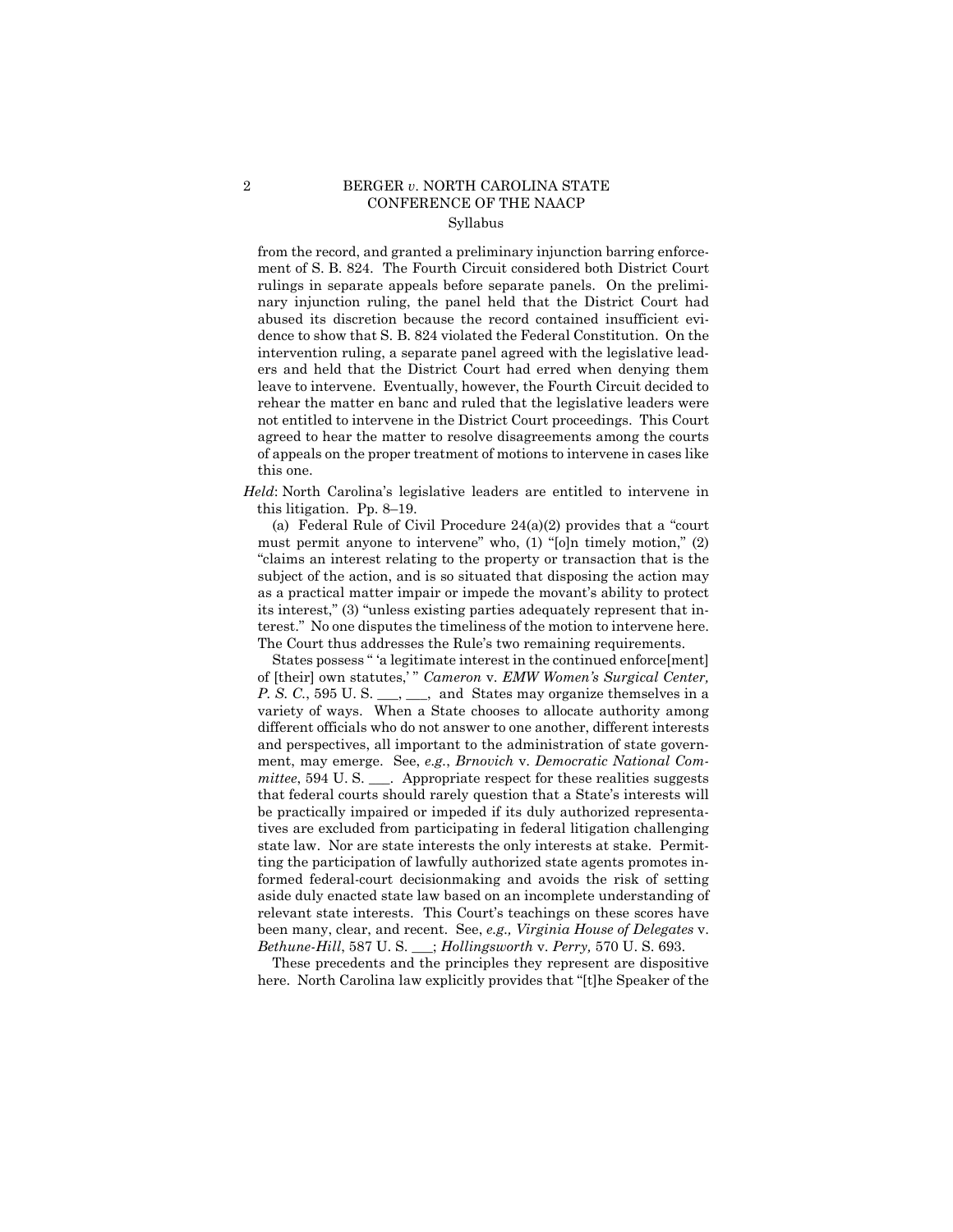#### Syllabus

House of Representatives and the President Pro Tempore of the Senate, as agents of the State, by and through counsel of their choice," "shall jointly have standing to intervene on behalf of the General Assembly as a party in any judicial proceeding challenging a North Carolina statute or provision of the North Carolina Constitution." N. C. Gen. Stat. Ann. §1–72.2(b). And the State has made plain that it considers the leaders of the General Assembly "necessary parties" to suits like this one. §120–32.6(b).

The Board submits that North Carolina law does not afford the legislative leaders authority to represent state interests. But that argument is difficult to square with the express statutory language. Alternatively, the Board argues that the statutes authorizing the legislative leaders to participate here violate the State Constitution by usurping power vested in the executive branch alone. That logic is hard to follow, however, given the Board's concession that the legislative leaders *may* intervene permissively under Rule 24(b), and likely as a matter of right under Rule 24(a)(2) if the attorney general ceases to defend the law.

The NAACP offers a different reply, pointing out that Rule 24(a)(2) permits intervention only by "new" parties. And, it submits, the legislative leaders are already effectively "existing" parties to this suit challenging the enforcement of state law. That argument rests on a premise that is both formally and functionally mistaken. First, the NAACP has not sued the State but only certain state officers, and, so far, the legislative leaders are not among them. Functionally, however, this suit implicates North Carolina's sovereign interests regardless of the named parties. And, where a State chooses to divide its sovereign authority among different officials and authorize their participation in a suit challenging state law, a full consideration of the State's practical interests may require the involvement of different voices with different perspectives. Pp. 8–13.

(b) Concerning Rule 24(a)(2)'s third requirement, lower courts have adopted a variety of tests for evaluating whether an existing defendant already "adequately represent[s]" the same interests a proposed intervenor seeks to vindicate. Here, both the District Court and the en banc Court of Appeals improperly applied a "presumption" that the Board adequately represented the legislative leaders' interests and held that the leaders could not overcome this presumption. But Rule  $24(a)(2)$ 's test in this regard presents proposed intervenors with only a minimal challenge: It promises intervention to those who bear an interest that may be practically impaired or impeded "unless existing parties adequately represent that [same] interest." See, *e.g., Trbovich* v. *Mine Workers,* 404 U. S. 528. Some lower courts have suggested that a presumption of adequate representation remains appropriate in certain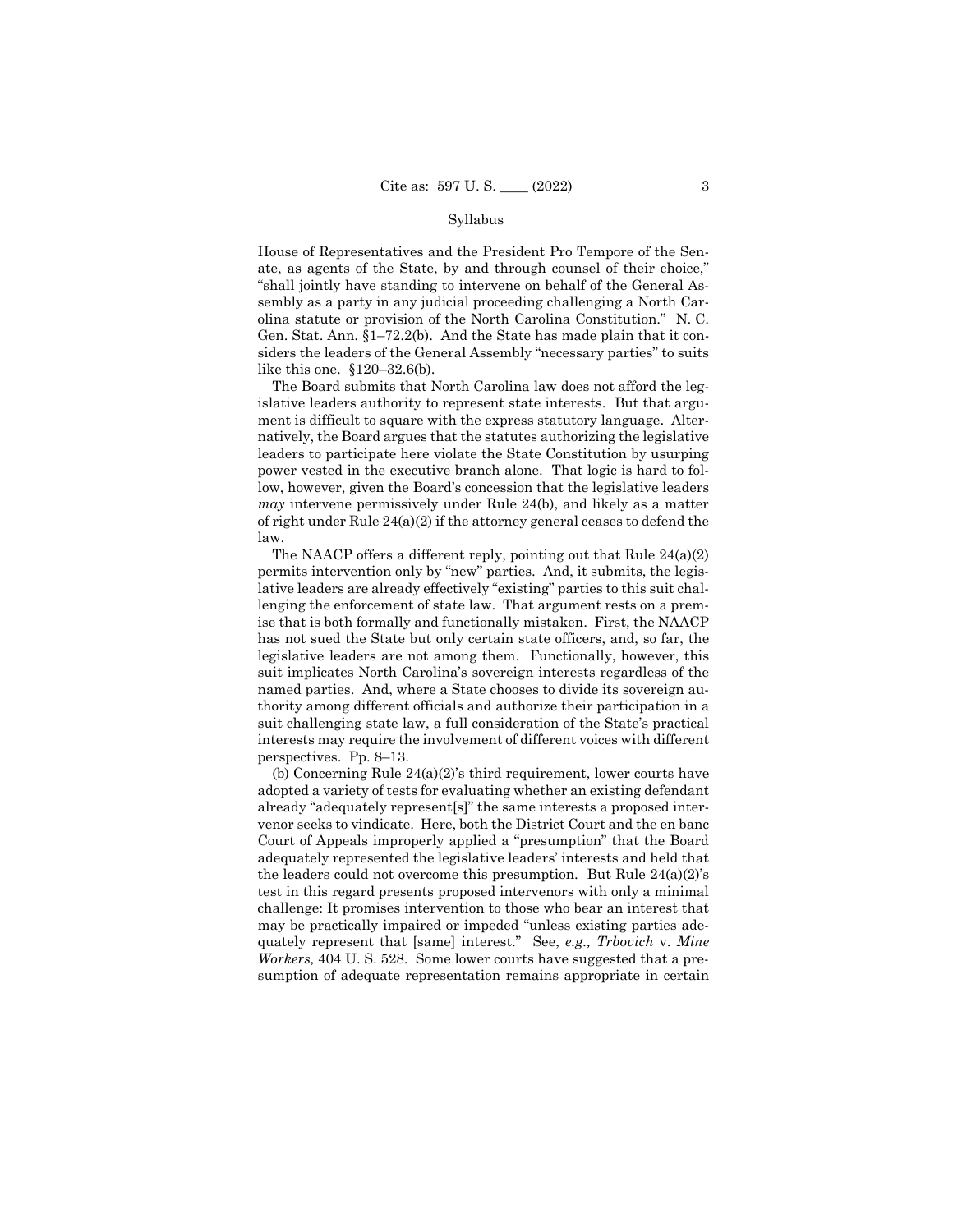### 4 BERGER *v*. NORTH CAROLINA STATE CONFERENCE OF THE NAACP Syllabus

classes of cases. But even taken on their own terms, none of these presumptions applies to cases like this one. For instance, some lower courts have adopted a presumption of adequate representation in cases where a movant's interests are identical to those of an existing party. But even the Board concedes that this presumption applies only when interests fully overlap.

This litigation illustrates how divided state governments sometimes warrant participation by multiple state officials in federal court. Here, the legislative leaders seek to give voice to a perspective different from the Board's. They assert an unalloyed interest in vindicating state law from constitutional challenge, without an eye to crosscutting administrative concerns—concerns that have colored the Board's defense thus far. The NAACP worries that allowing the legislative leaders to intervene could "make trial management impossible." While a proliferation of motions to intervene may be a cause for concern in some cases, this case is not one. Federal courts routinely handle cases involving multiple officials sometimes represented by different attorneys taking different positions. See, *e.g., Whole Woman's Health* v. *Jackson*, 595 U. S. \_\_\_. Whatever additional burdens adding the legislative leaders to this case may pose, those burdens fall well within the bounds of everyday case management. Pp. 13–19.

#### 999 F. 3d 915, reversed.

GORSUCH, J., delivered the opinion of the Court, in which ROBERTS, C. J., and THOMAS, BREYER, ALITO, KAGAN, KAVANAUGH, and BARRETT, JJ., joined. SOTOMAYOR, J., filed a dissenting opinion.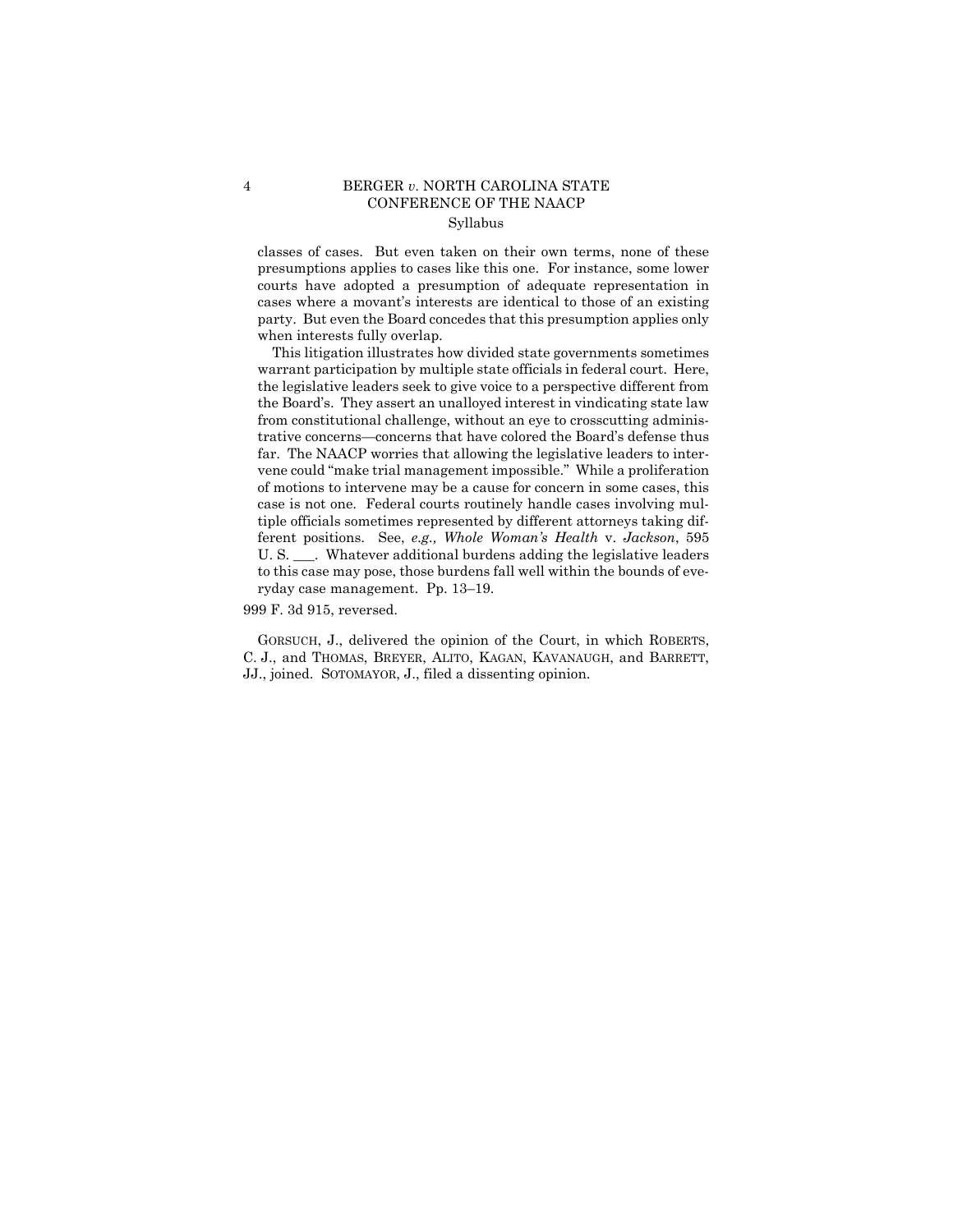NOTICE: This opinion is subject to formal revision before publication in the preliminary print of the United States Reports. Readers are requested to notify the Reporter of Decisions, Supreme Court of the United States, Wash-ington, D. C. 20543, of any typographical or other formal errors, in order that corrections may be made before the preliminary print goes to press.

### $\frac{1}{2}$  ,  $\frac{1}{2}$  ,  $\frac{1}{2}$  ,  $\frac{1}{2}$  ,  $\frac{1}{2}$  ,  $\frac{1}{2}$  ,  $\frac{1}{2}$ **SUPREME COURT OF THE UNITED STATES**

#### $\frac{1}{2}$  ,  $\frac{1}{2}$  ,  $\frac{1}{2}$  ,  $\frac{1}{2}$  ,  $\frac{1}{2}$  ,  $\frac{1}{2}$ No. 21–248

# PHILIP E. BERGER, ET AL., PETITIONERS *v.* NORTH CAROLINA STATE CONFERENCE OF THE NAACP, ET AL.

## ON WRIT OF CERTIORARI TO THE UNITED STATES COURT OF APPEALS FOR THE FOURTH CIRCUIT

[June 23, 2022]

JUSTICE GORSUCH delivered the opinion of the Court.

At the heart of this lawsuit lies a challenge to the constitutionality of a North Carolina election law. But the merits of that dispute are not before us, only an antecedent question of civil procedure: Are two leaders of North Carolina's state legislature entitled to participate in the case under the terms of Federal Rule of Civil Procedure 24(a)(2)?

# I A

Within wide constitutional bounds, States are free to structure themselves as they wish. Often, they choose to conduct their affairs through a variety of branches, agencies, and elected and appointed officials. These constituent pieces sometimes work together to achieve shared goals; other times they reach very different judgments about important policy questions and act accordingly. This diffusion of governmental powers within and across institutions may be an everyday feature of American life. But it can also pose its difficulties when a State's laws or policies are challenged in federal court.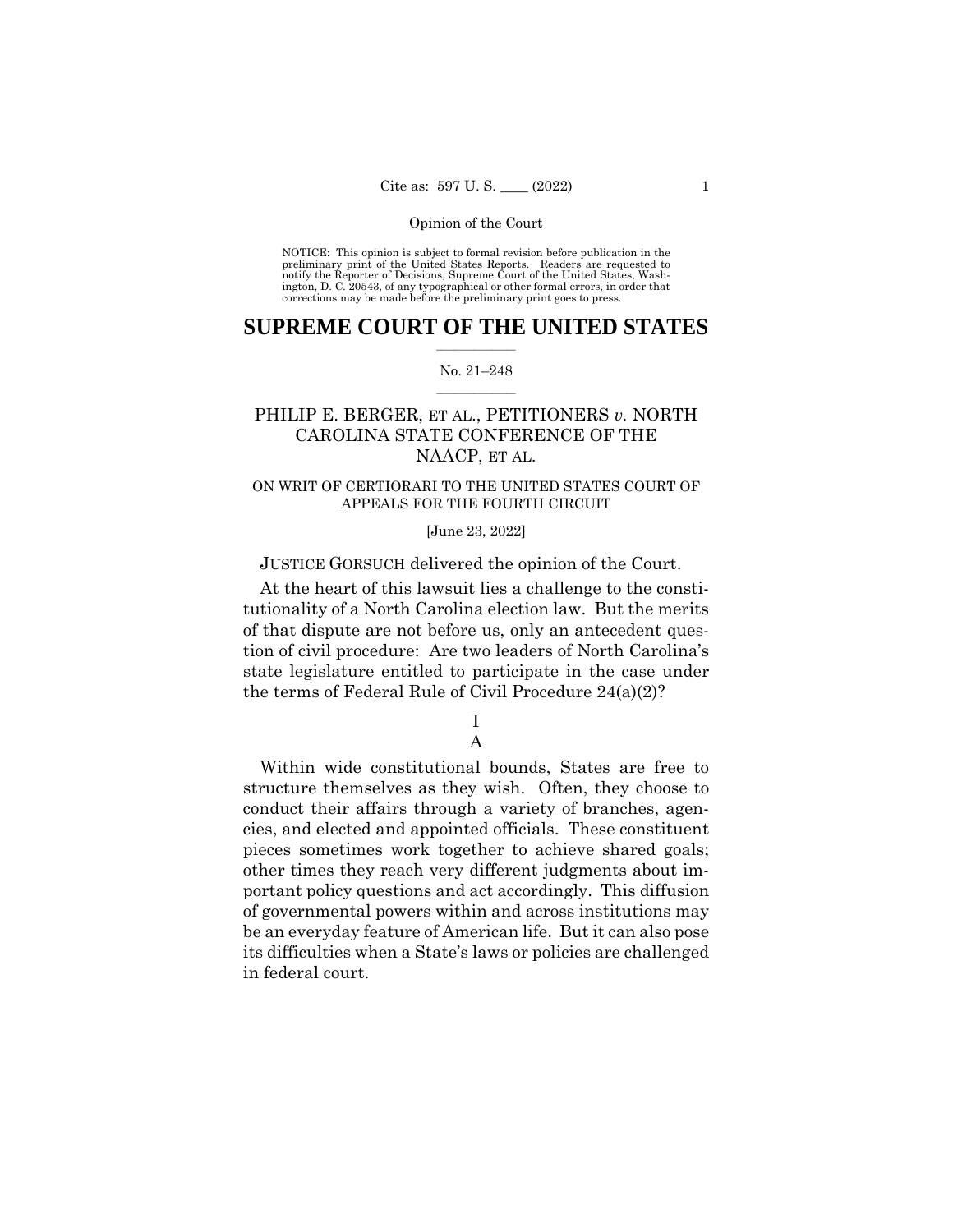### 2 BERGER *v*. NORTH CAROLINA STATE CONFERENCE OF THE NAACP Opinion of the Court

Suppose someone seeks to attack a state law on the ground that it is inconsistent with the Federal Constitution. Generally, States themselves are immune from suit in federal court. See *Sossamon* v. *Texas*, 563 U. S. 277, 284 (2011). So usually a plaintiff will sue the individual state officials most responsible for enforcing the law in question and seek injunctive or declaratory relief against them. See *Ex parte Young*, 209 U. S. 123, 159–160 (1908). Despite the artifice, of course, a State will as a practical matter often retain a strong interest in this kind of litigation. After all, however captioned, a suit of this sort can implicate "the continued enforceability of [the State's] own statutes." *Maine*  v. *Taylor*, 477 U. S. 131, 137 (1986). To defend its practical interests, the State may choose to mount a legal defense of the named official defendants and speak with a "single voice," often through an attorney general. *Virginia House of Delegates* v. *Bethune-Hill*, 587 U. S. \_\_\_, \_\_\_ (2019) (slip op., at 5).

Still, not every State has structured itself this way. Some have chosen to authorize multiple officials to defend their practical interests in cases like these. See *ibid.* North Carolina falls into this camp. The State's attorney general wields some authority to represent individual official defendants in federal litigation. See *Martin* v. *Thornburg*, 320 N. C. 533, 545–546, 359 S. E. 2d 472, 479 (1987); N. C. Const., Art. III, §§ 7(1), (2) (establishing the office of attorney general and declaring that his "duties shall be prescribed by law"). But North Carolina's General Assembly has also empowered the leaders of its two legislative houses to participate in litigation on the State's behalf under certain circumstances and with counsel of their own choosing. See N. C. Gen. Stat. Ann. § 1–72.2 (2021).

The reasons why a State might choose to proceed this way are understandable enough. Sometimes leaders in different branches of government may see the State's interests at stake in litigation differently. Some States may judge that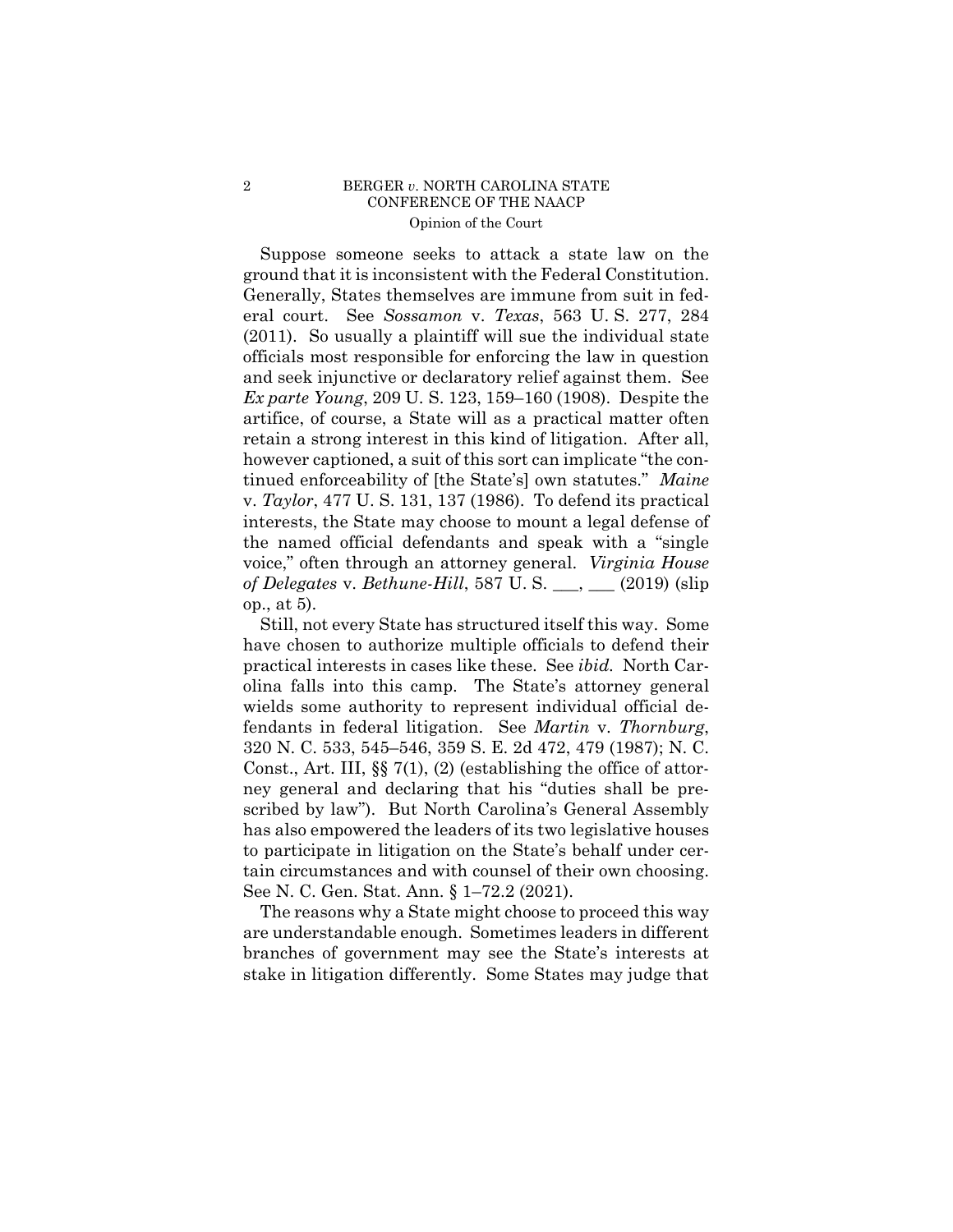important public perspectives would be lost without a mechanism allowing multiple officials to respond. It seems North Carolina has some experience with just these sorts of issues. More than once a North Carolina attorney general has opposed laws enacted by the General Assembly and declined to defend them fully in federal litigation. See, *e.g.*, *North Carolina* v. *North Carolina State Conference of NAACP*, 581 U.S. \_\_, \_\_ (2017) (ROBERTS, C.J., statement respecting denial of certiorari) (slip op., at 2); App. 79; see also N. Devins & S. Prakash, Fifty States, Fifty Attorneys General, and Fifty Approaches to the Duty To Defend, 124 Yale L. J. 2100, 2152, n. 217, 2187 (2015).

B

The facts of this case also illustrate how divided state government can lead to disagreements over the defense of state law in federal court. In November 2018, the people of North Carolina amended the State Constitution to provide that "[v]oters offering to vote in person shall present photographic identification  $[(photo ID)]$ ." Art. VI, § 2(4). The people further provided that "[t]he General Assembly shall enact general laws governing the requirements of such photographic identification, which may include exceptions." *Ibid.* Consistent with that directive, the General Assembly eventually approved Senate Bill 824 (S. B. 824). 2017 Gen. Assem., 2018 Reg. Sess. Under that law's terms, those seeking to vote must do one of three things: present an acceptable photo ID, complete a provisional ballot and later produce a photo ID, or submit a form explaining why they cannot present a photo ID. See N. C. Gen. Stat. Ann. §§ 163A–1145.1(a), (c), (d), as added by § 1.2(a), 2018 N. C. Sess. Laws 144, pp. 73–74. Photo ID cards are available free of charge in each of the State's 100 counties without the need for corroborating documentation. § 163A–869.1, as added by § 1.1(a), *id*., at 72–73. After the law's passage, the Governor vetoed the bill, the General Assembly responded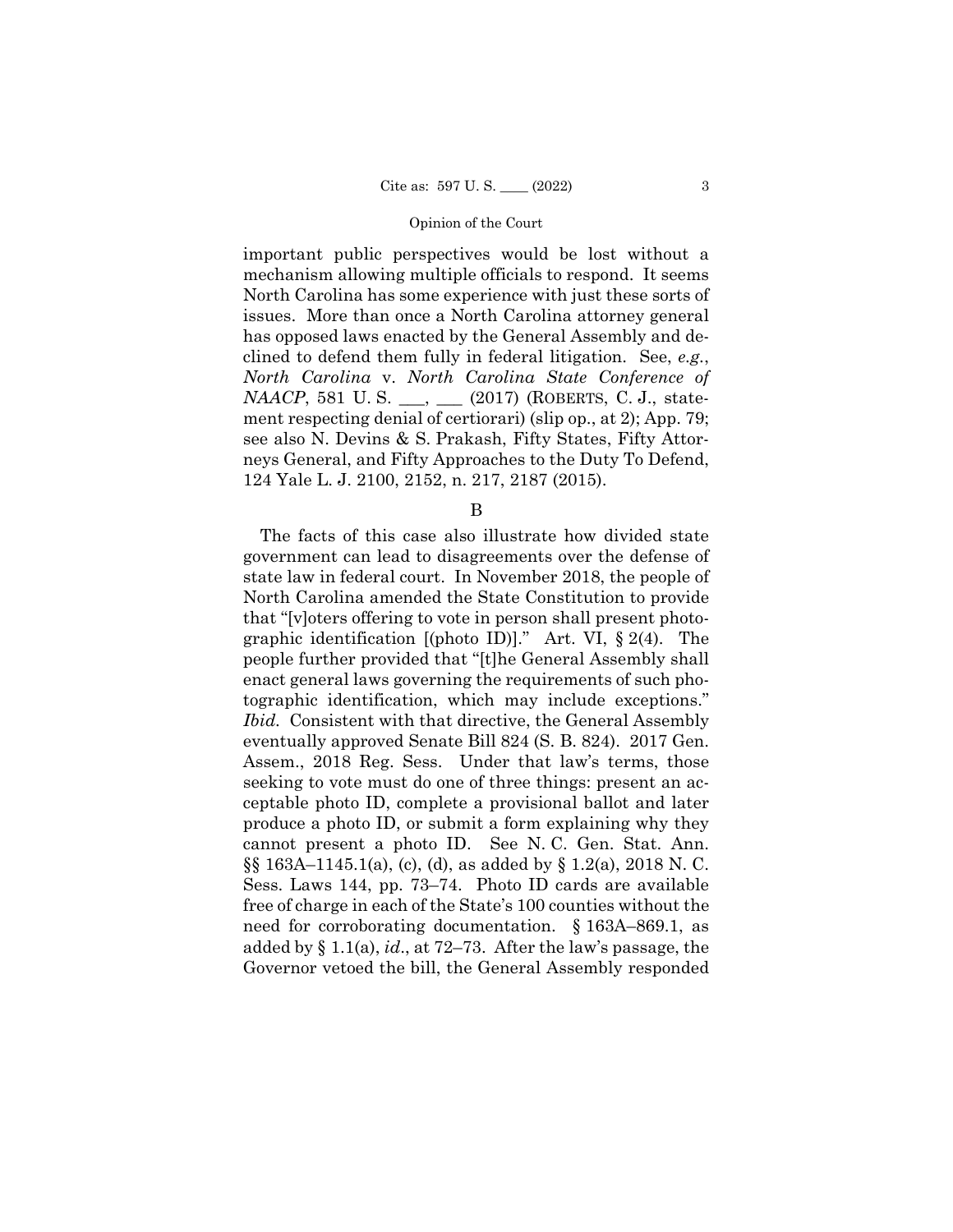by overriding that veto, and S. B. 824 went into effect on December 19, 2018.

The next day, the National Association for the Advancement of Colored People (NAACP) sued the Governor and the members of the State Board of Elections (collectively, Board). The Governor appoints the Board's members and may remove them under certain circumstances. See N. C. Gen. Stat. Ann. §§ 143B–16, 163–19, 163–40. In its lawsuit, the NAACP alleged that S. B. 824 offends the Federal Constitution. The State's attorney general assumed responsibility for defending the Board. See § 114–2. Like the Governor, the attorney general is an independently elected official. See N. C. Const., Art. III, § 7(1). Much like the Governor, too, while serving as a state senator the attorney general voted against an earlier voter-ID law and filed a declaration in support of a legal challenge against it. See *North Carolina State Conference of NAACP* v. *McCrory*, 997 F. Supp. 2d 322, 337–338, 357–359 (MDNC 2014).

Soon, the speaker of the State House of Representatives and president pro tempore of the State Senate (legislative leaders) moved to intervene. App. 52. They noted that North Carolina law expressly authorizes them "to intervene on behalf of the General Assembly as a party in any judicial proceeding challenging a North Carolina statute or provision of the North Carolina Constitution." N. C. Gen. Stat. Ann. § 1–72.2(b). They observed that, in cases of this sort, state law further provides that "both the General Assembly and the Governor constitute the State of North Carolina." § 1–72.2(a). And the legislative leaders suggested that, without their participation, important state interests would not be adequately represented in light of the Governor's opposition to S. B. 824, the Board's allegiance to the Governor, and the attorney general's opposition to earlier voter-ID efforts. App. 65–70. Finally, the legislative leaders pointed to parallel state-court proceedings in which they claimed the Board had offered only a "tepid" defense of S. B. 824.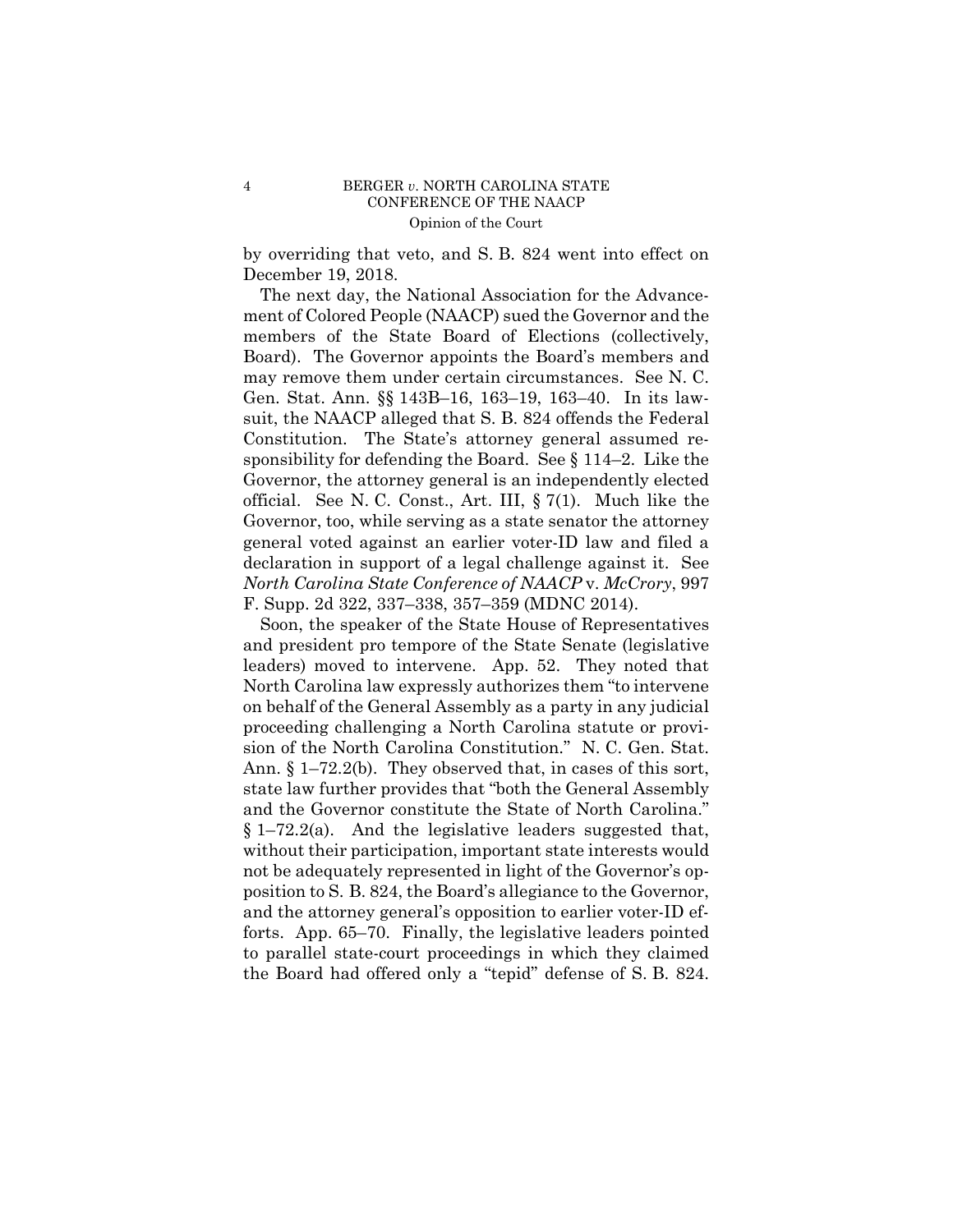# *Id.*, at 127, n. 1.

 The District Court denied the motion to intervene*. North Carolina State Conference of NAACP* v*. Cooper*, 332 F. R. D. 161 (MDNC 2019). In doing so, the court applied a "presumption" that the legislative leaders' interests would be adequately represented by the Governor and Board and their legal representative, the attorney general. *Id.*, at 168–170. On the court's view, the legislative leaders might someday have an interest sufficient to warrant intervention if the existing parties refused to offer any defense of S. B. 824. *Id.*, at 166. But because nothing like that had yet happened, the District Court denied the motion to intervene without prejudice to renewal later. *Id.*, at 172–173.

In time, the legislative leaders took up the District Court's offer to renew their motion. They pointed to this Court's intervening decision in *Bethune-Hill*, which "clarified" that legislative leaders sometimes may be legally entitled to intervene and represent "the interest of *the State*  in defending the constitutionality of " a state law. App. 159. They also updated the District Court on the Board's conduct in state-court proceedings. There, the Board had conceded that its "'primary objective'" *wasn't* defending S. B. 824, but obtaining guidance regarding which law it would need to enforce in an upcoming election (S. B. 824 or preexisting law). *Id.*, at 156. Seizing on this concession, the state-court plaintiffs argued that even the Board did not think it would ultimately prevail on the merits. *Id.*, at 157. In the end, however, the District Court was unmoved by these developments. It denied the legislative leaders' renewed motion and addressed *Bethune-Hill* only in a footnote stating that the decision did not "change the calculus." *North Carolina State Conference of NAACP* v. *Cooper*, 2019 WL 5840845, \*2, n. 3 (MDNC, Nov. 7, 2019).

As the federal litigation proceeded without the legislative leaders, the NAACP sought a preliminary injunction to pre-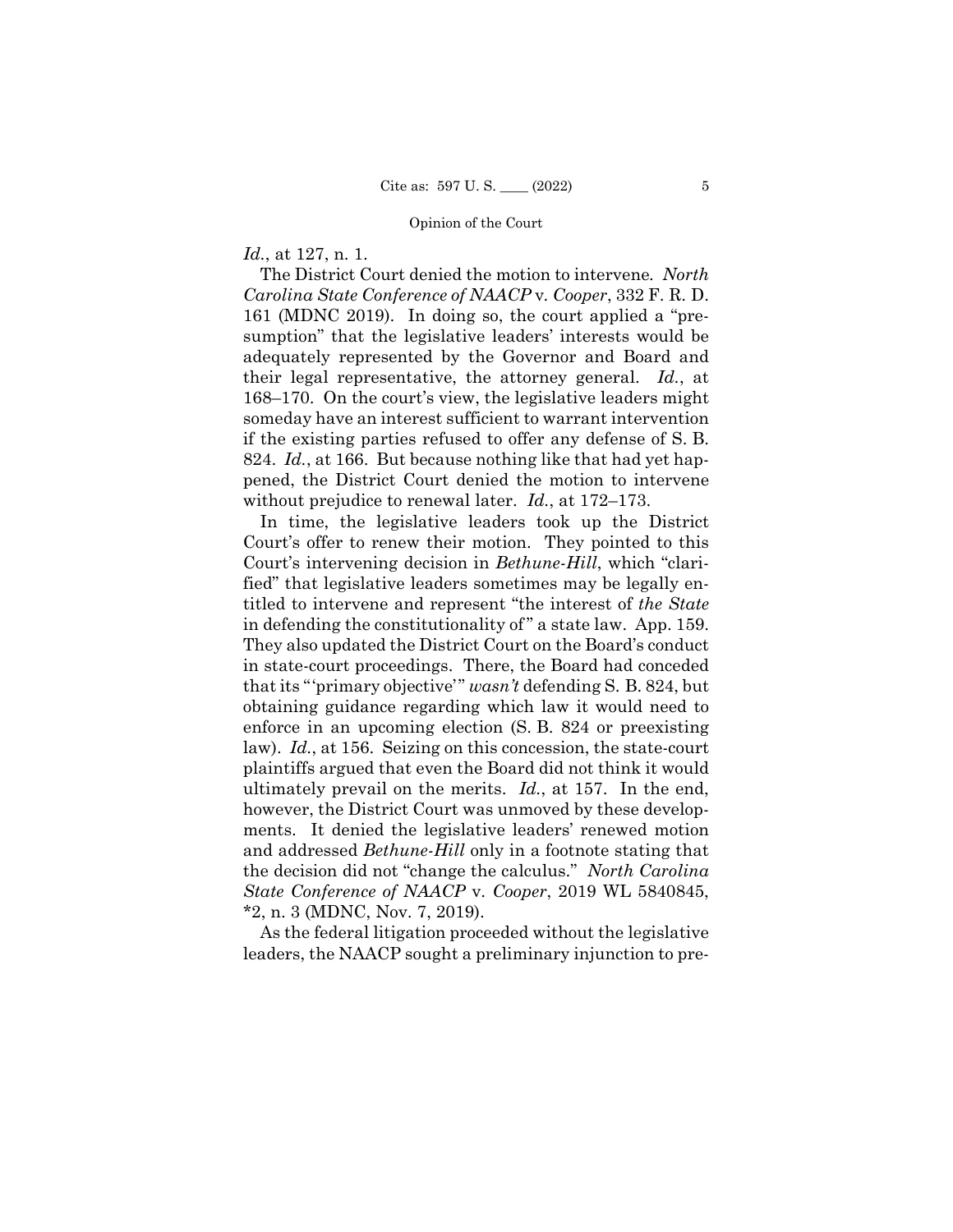### 6 BERGER *v*. NORTH CAROLINA STATE CONFERENCE OF THE NAACP Opinion of the Court

vent the Board from enforcing S. B. 824 in upcoming elections. By this point, the District Court had dismissed the Governor from the suit. Only the Board members, represented by the attorney general, remained as defendants. In support of its motion for injunctive relief, the NAACP offered five expert reports. In reply, the Board did not oppose the motion on timeliness grounds even though the NAACP had waited nine months before seeking what it described as critical emergency relief. See App. 311–313; Memorandum of Law in No. 1:18–cv–1034 (MDNC, Sept. 17, 2019), ECF Doc. 73. Nor did the Board produce competing expert reports. Instead, it supplied a single affidavit from its executive director and stressed again the need for clarity about which law to apply. App. 312. Once more unsatisfied with the vigor of the Board's response, the legislative leaders sought to lodge an *amicus* brief, five expert reports, and several other declarations. At the end of the day, however, the District Court refused to consider the *amicus* brief and accompanying materials, struck them from the record, and granted a preliminary injunction barring enforcement of S. B. 824. *North Carolina State Conference of NAACP* v. *Cooper*, 430 F. Supp. 3d 15, 54 (MDNC 2019).

 $\mathcal{C}$ 

The Fourth Circuit took up the District Court's preliminary injunction and intervention rulings in separate appeals before separate panels. While these appeals were pending, the Board did not seek an interim stay of the District Court's preliminary injunction. Apparently, it chose not to do so "due to the disruptive effect such relief would have had on" election administration. App. 366, n. 8. As a result, S. B. 824 was not enforced during the State's March 2020 primary election.

In the appeal concerning the District Court's preliminary injunction ruling, the legislative leaders sought leave to intervene and the Fourth Circuit granted their motion. See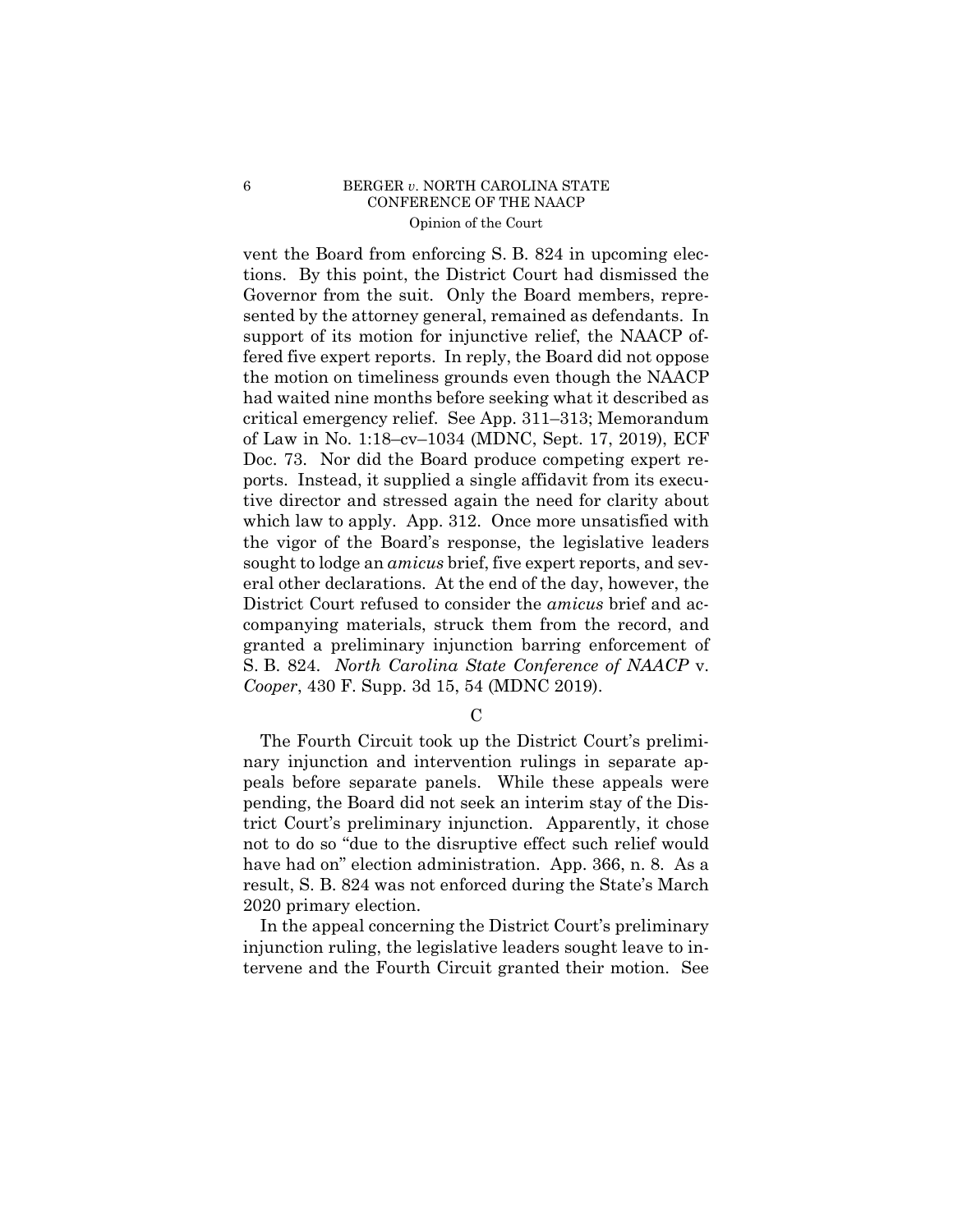*ference of NAACP* v. *Raymond*, 981 F. 3d 295, 298 (2020). peals denied rehearing en banc; no judge noted a dissent. Order in *North Carolina State Conference of NAACP* v. *Raymond*, No. 20–1092 (CA4, Mar. 27, 2020), ECF Doc. 43. Meanwhile, the Governor filed an *amicus* brief contending that the District Court had not gone far enough: "[The] preliminary injunctio[n] should be made permanent, and ... this unconstitutional law should never go into effect." App. 844. After considering all the submissions before it, a unanimous panel of the Court of Appeals largely agreed with the legislative leaders and reversed. *North Carolina State Con-*The panel held that the District Court had abused its discretion in issuing the preliminary injunction because the record contained insufficient evidence to show that S. B. 824 violated the Federal Constitution. In particular, the panel explained that North Carolina's law "is more protective of the right to vote than other states' voter ID laws that courts have approved." *Id.*, at 310. Later, the Court of Ap-Any further District Court proceedings were thus left to unfold without a preliminary injunction in place.

Separately and hoping to participate in those future proceedings, the legislative leaders asked another panel of the Fourth Circuit to vacate the District Court's decision denying their motion to intervene. The legislative leaders stressed that state law expressly authorizes them to participate in cases like this one, and they argued that they satisfied all the requirements for intervention as a matter of right under Federal Rule of Civil Procedure 24(a)(2). For its part, the Court of Appeals again agreed with the legislative leaders, this time holding that the District Court had erred when denying them leave to intervene. 970 F. 3d 489, 503–504, 506 (2020).

Eventually, however, the Fourth Circuit decided to rehear the matter en banc and changed course. A nine-judge majority ruled that the legislative leaders were not entitled to intervene in District Court proceedings because they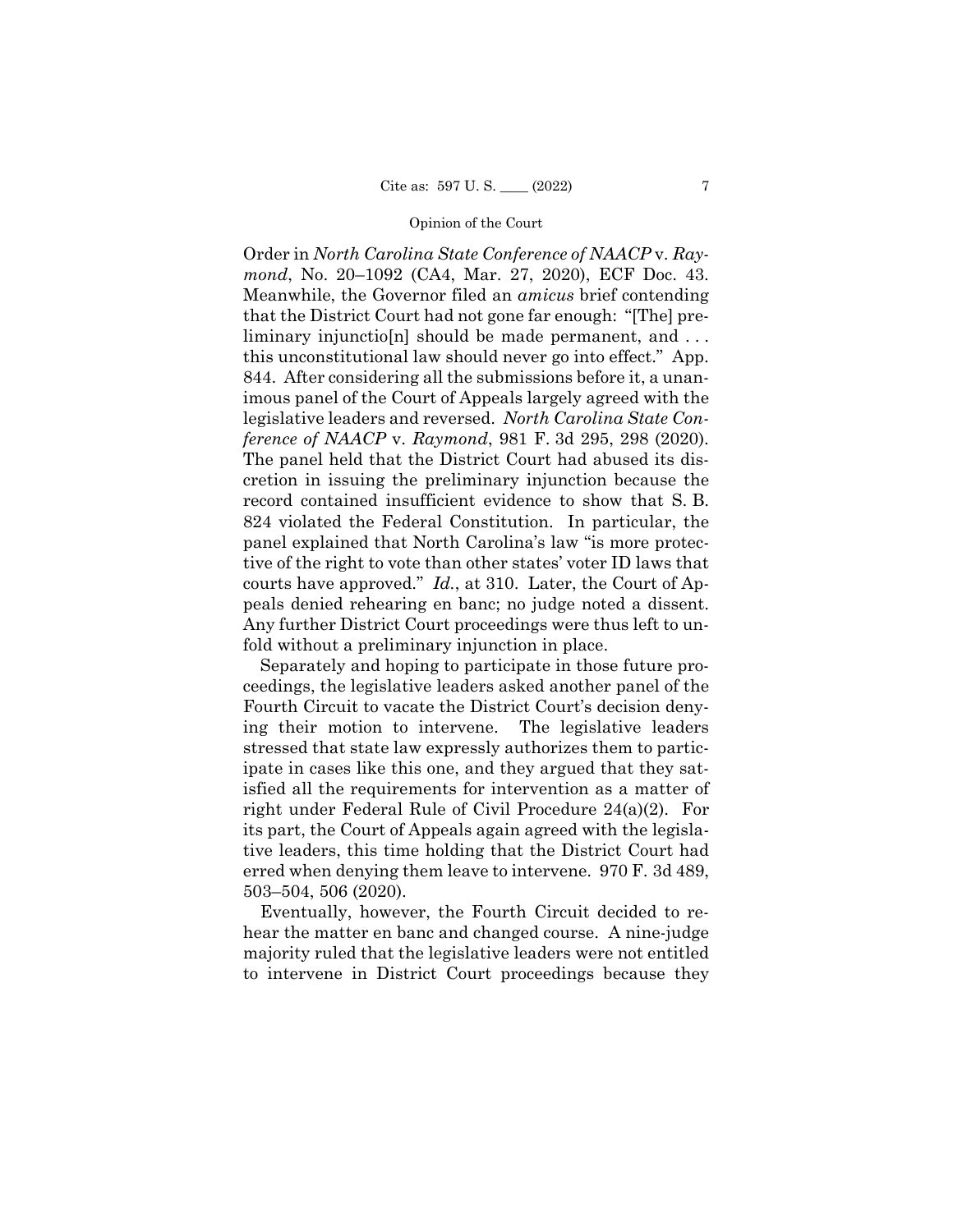### 8 BERGER *v*. NORTH CAROLINA STATE CONFERENCE OF THE NAACP Opinion of the Court

 the Intervenors to clear too high." *Id.*, at 945 (opinion of could not overcome a "heightened presumption" that the Board already "adequately represented" their interests. 999 F. 3d 915, 927, 932–934 (2021). Six judges dissented. Among other things, the dissenters suggested that the majority had erred by "ignor[ing] North Carolina's law requesting two agents in cases challenging the constitutionality of its duly-enacted statutes" and by "setting the bar for Quattlebaum, J.); see also *id.*, at 939 (opinion of Wilkinson, J.); *id.*, at 941 (opinion of Niemeyer, J.).

The legislative leaders responded by petitioning this Court to review the Fourth Circuit's en banc ruling. We agreed to hear the matter in order to resolve disagreements among the circuits about the proper treatment of motions to intervene in cases like this one. 595 U. S. \_\_\_ (2021).

### II

Our starting point lies in Rule  $24(a)(2)$  of the Federal Rules of Civil Procedure. As relevant here, the Rule provides that a "court must permit anyone to intervene" who, (1) "[o]n timely motion," (2) "claims an interest relating to the property or transaction that is the subject of the action, and is so situated that disposing of the action may as a practical matter impair or impede the movant's ability to protect its interest," (3) "unless existing parties adequately represent that interest." Everyone before us agrees that the legislative leaders' motion to intervene was timely. The only disagreements we face concern the Rule's two remaining requirements.

# A

We focus first on the question whether the legislative leaders have claimed an interest in the resolution of this lawsuit that may be practically impaired or impeded without their participation. No one questions that States possess "'a legitimate interest in the continued enforce[ment]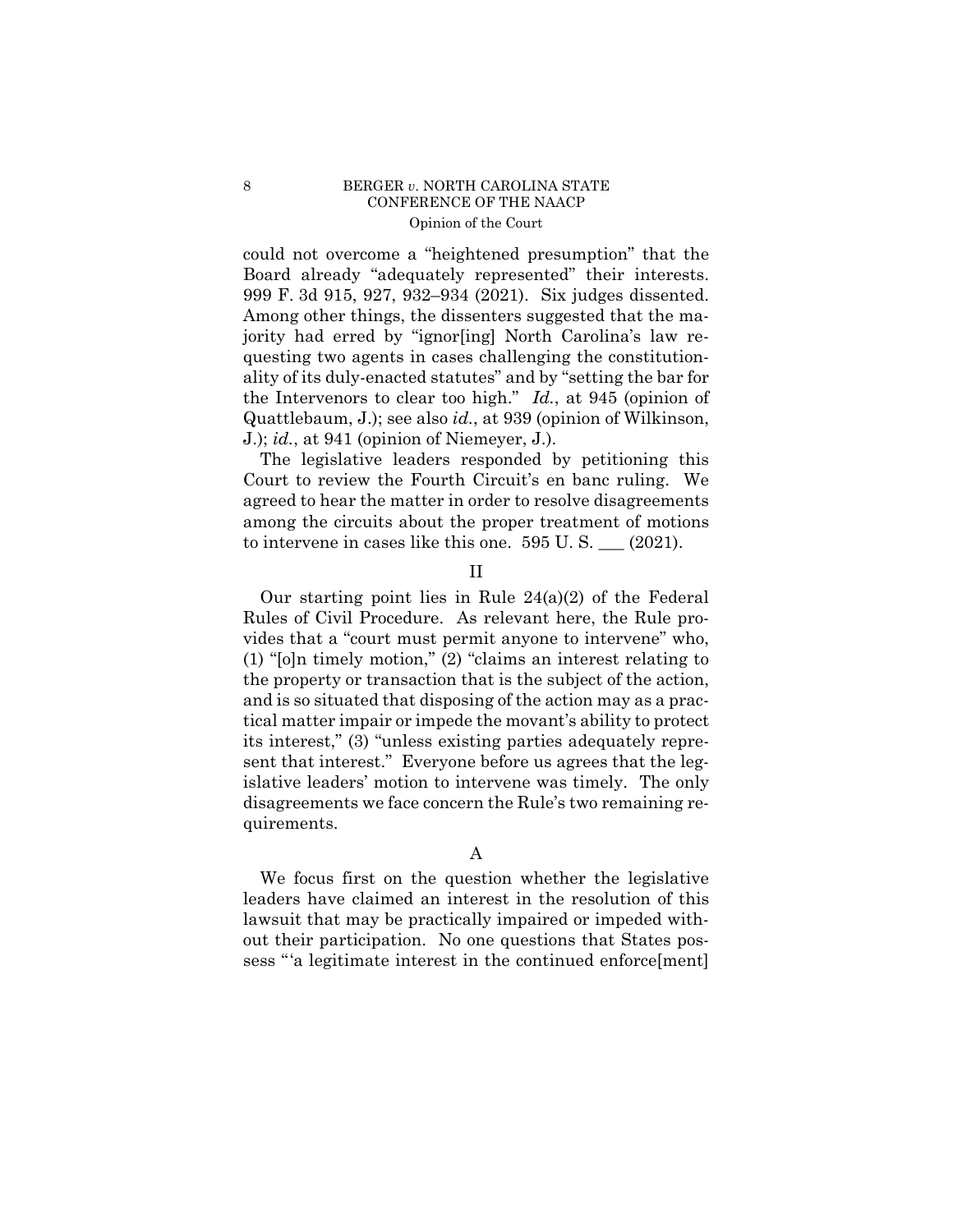of [their] own statutes.'" *Cameron* v. *EMW Women's Surgical Center, P. S. C.*, 595 U. S. \_\_\_, \_\_\_ (2022) (slip op., at 8) (quoting *Taylor*, 477 U. S., at 137). No one questions that States may organize themselves in a variety of ways. After all, the separation of government powers has long been recognized as vital to the preservation of liberty, and it is through the power to "structure . . . its government, and the character of those who exercise government authority, [that] a State defines itself as a sovereign." *Gregory* v. *Ashcroft*, 501 U. S. 452, 460 (1991). Nor does anyone question that, when a State chooses to allocate authority among different officials who do not answer to one another, different interests and perspectives, all important to the administration of state government, may emerge. See, *e.g.*, *Brnovich*  v. *Democratic National Committee*, 594 U. S. \_\_\_ (2021) (Arizona's secretary of state and attorney general took opposite sides).

Appropriate respect for these realities suggests that federal courts should rarely question that a State's interests will be practically impaired or impeded if its duly authorized representatives are excluded from participating in federal litigation challenging state law. To hold otherwise would not only evince disrespect for a State's chosen means of diffusing its sovereign powers among various branches and officials. It would not only risk turning a deaf federal ear to voices the State has deemed crucial to understanding the full range of its interests. It would encourage plaintiffs to make strategic choices to control which state agents they will face across the aisle in federal court. It would tempt litigants to select as their defendants those individual officials they consider most sympathetic to their cause or most inclined to settle favorably and quickly. All of which would risk a hobbled litigation rather than a full and fair adversarial testing of the State's interests and arguments.

Nor are state interests the only interests at stake. Re-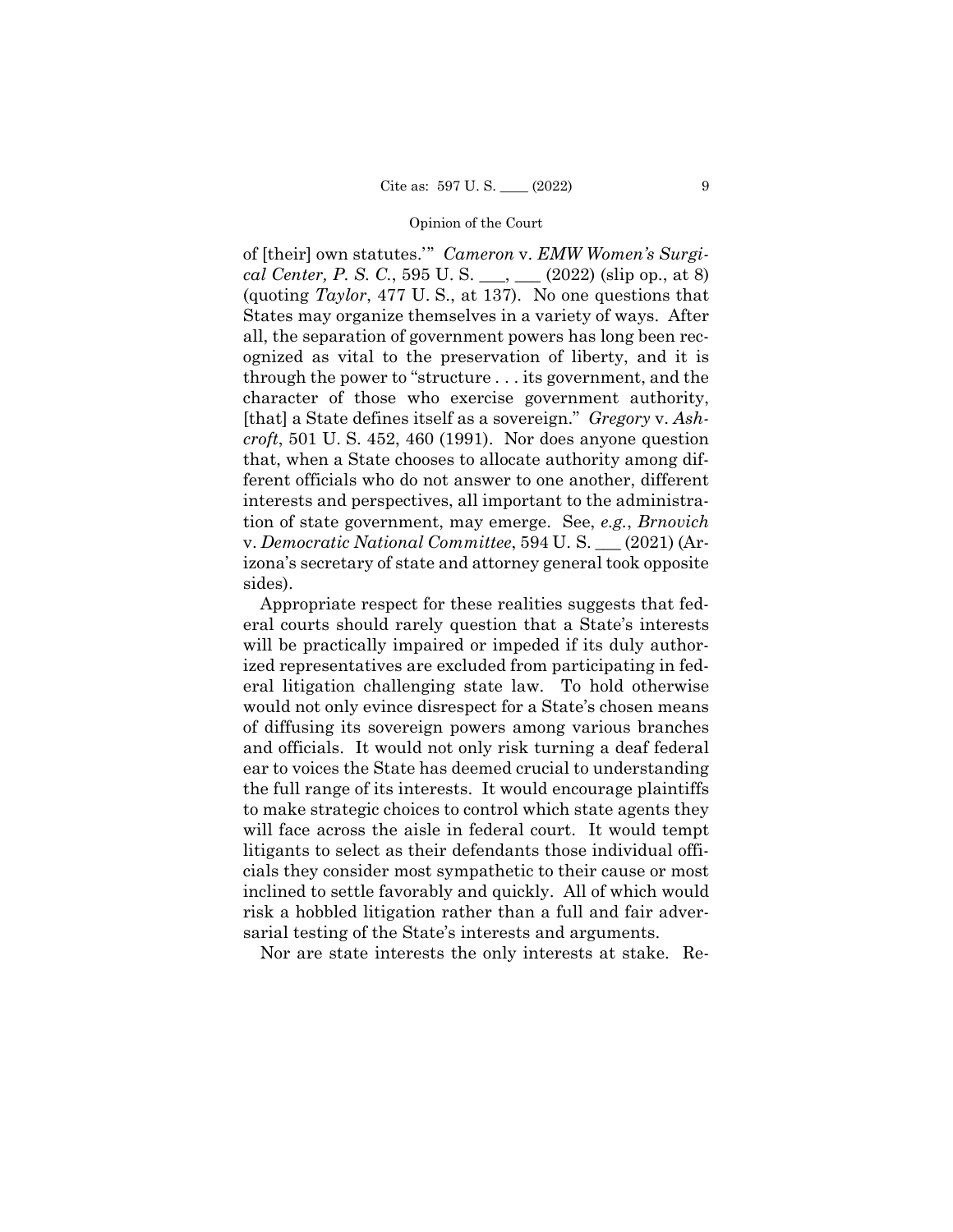# 10 BERGER *v*. NORTH CAROLINA STATE CONFERENCE OF THE NAACP Opinion of the Court

specting the States' "plan[s] for the distribution of governmental powers" also serves important national interests. *Mayor of Philadelphia* v. *Educational Equality League*, 415 U. S. 605, 615, n. 13 (1974). It better enables the States to serve as a "balance" to federal authority. *Bond* v. *United States*, 564 U. S. 211, 221 (2011). It permits States to accommodate government to local conditions and circumstances. See *ibid.* And it allows States to serve as laboratories of "innovation and experimentation" from which the federal government itself may learn and from which a "mobile citizenry" benefits. *Gregory*, 501 U. S., at 458. Finally, a federal court tasked with testing the constitutionality of state law wields weighty "authority over a State's most fundamental political processes." *Alden* v. *Maine*, 527 U. S. 706, 751 (1999). Permitting the participation of lawfully authorized state agents promotes informed federal-court decisionmaking and avoids the risk of setting aside duly enacted state law based on an incomplete understanding of relevant state interests.

This Court's teachings on these scores have been many, clear, and recent. Earlier this Term in *Cameron*, we explained that a State is free to "empowe[r] multiple officials to defend its sovereign interests in federal court." 595 U. S., at \_\_\_ (slip op., at 8). Three Terms ago in *Bethune-Hill*, we observed that "'a State must be able to designate agents to represent it in federal court'" and may authorize its legislature "to litigate on the State's behalf, either generally or in a defined set of cases." 587 U.S., at  $\_\_\_\_\_\_$  (slip op., at 4– 5). "[T]he choice belongs to" the sovereign State. *Id.*, at \_\_\_ (slip op., at 5). In *Hollingsworth* v. *Perry*, this Court stressed that "state law may provide for other officials," besides an attorney general, "to speak for the State in federal court" as some States have done for their "presiding legislative officers." 570 U. S. 693, 710 (2013). And in *Karcher*  v. *May*, this Court held that two state legislative leaders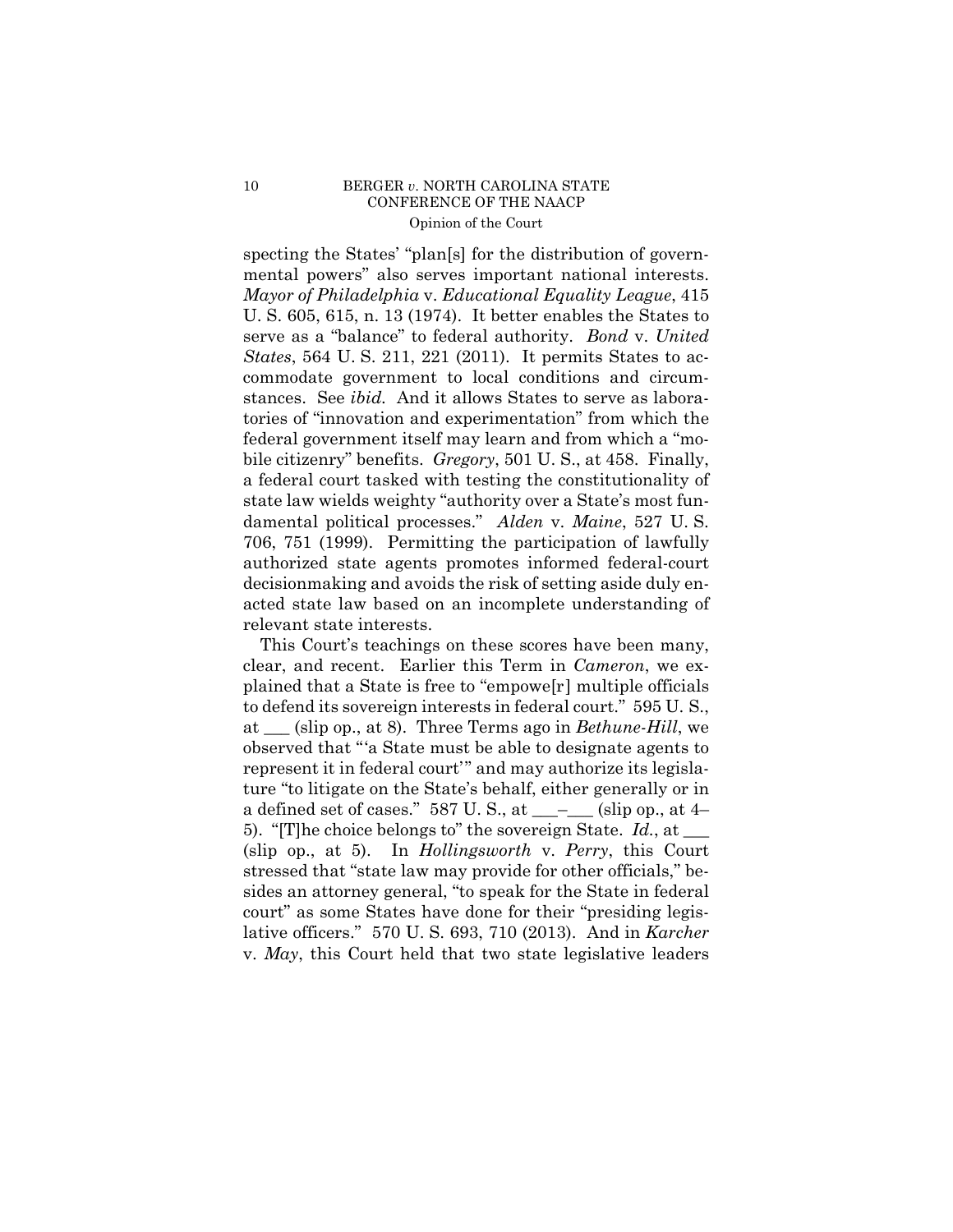"authori[zed] under state law to represent the State's interests" in federal court could defend state laws there as parties. 484 U. S. 72, 75, 81–82 (1987).

 Assembly "necessary parties" to suits like this one. § 120– These principles and precedents are dispositive here. North Carolina has expressly authorized the legislative leaders to defend the State's practical interests in litigation of this sort. State law provides that "[t]he Speaker of the House of Representatives and the President Pro Tempore of the Senate, as agents of the State, by and through counsel of their choice," "shall jointly have standing to intervene on behalf of the General Assembly as a party in any judicial proceeding challenging a North Carolina statute or provision of the North Carolina Constitution." N. C. Gen. Stat. Ann. § 1–72.2(b). Even beyond these instructions, the State has made plain that it considers the leaders of the General 32.6(b).

Tellingly, the Board seems to agree that, if North Carolina law authorizes participation by the legislative leaders on behalf of the State, a federal court should find the interest requirement of Rule 24(a)(2) satisfied. Brief for State Respondents 20, 28. The Board submits only that, in fact, North Carolina law does not afford the legislative leaders that authority. *Id.*, at 49–50. But while we are hardly the final arbiters of North Carolina law, the Board's argument seems more than a little difficult to square with the express statutory language above. One of these provisions is even entitled, "General Assembly Acting on Behalf of the State of North Carolina in Certain Actions." § 120–32.6(b). It provides that the legislative leaders may defend state laws "as agents of the State." *Ibid.* 

Retreating, the Board argues alternatively that the statutes authorizing the legislative leaders to participate here violate the State Constitution by usurping authority vested in the executive branch. Brief for State Respondents 50– 55; N. C. Const., Art. I, § 6. But the Board's logic is hard to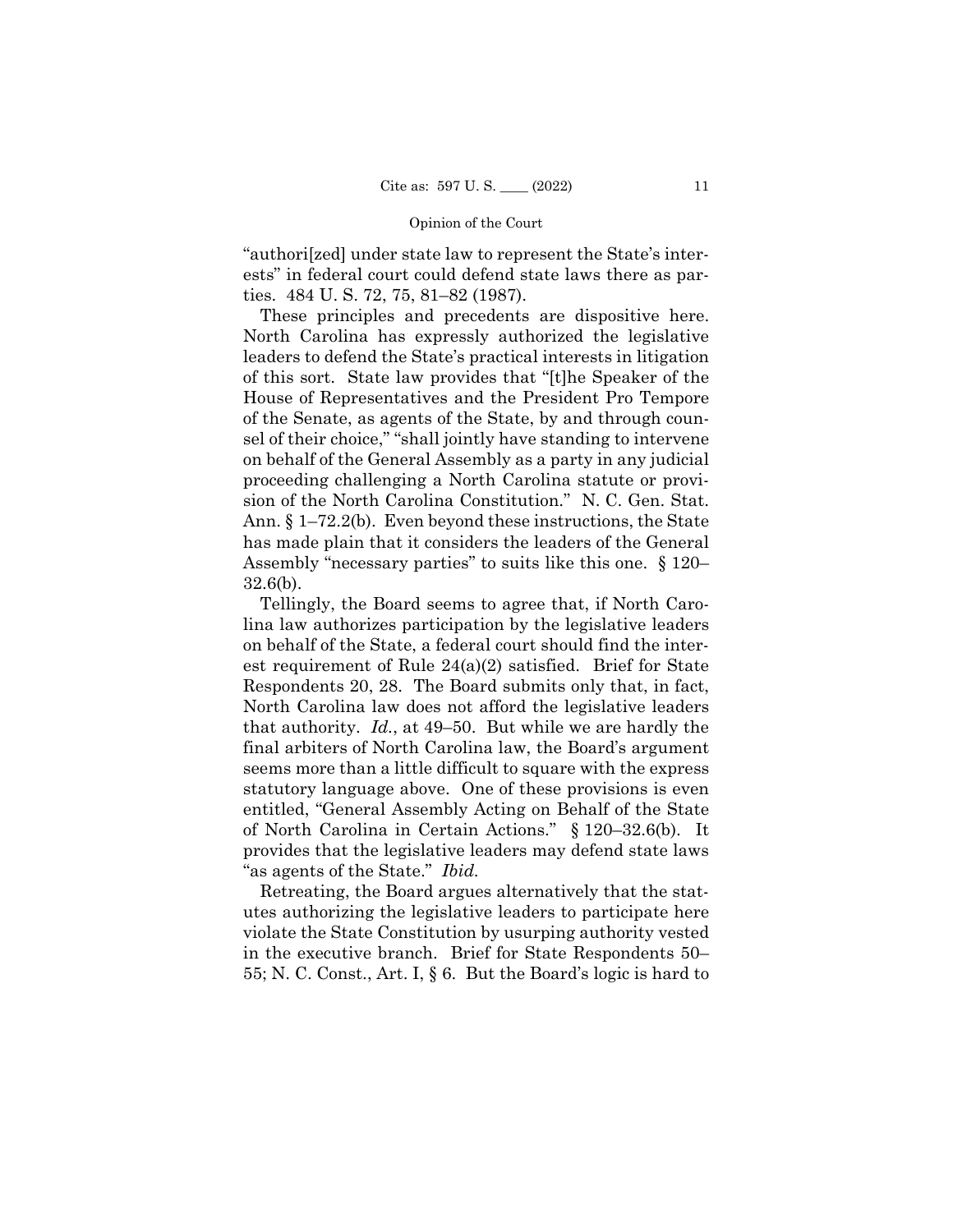## 12 BERGER *v*. NORTH CAROLINA STATE CONFERENCE OF THE NAACP Opinion of the Court

 ceases to represent the Board. Brief for State Respondents 2, 48, 55. Nor, for that matter, does the Board identify anfollow given its concession that the legislative leaders *may* intervene permissively under Rule 24(b), and likely as a matter of right under Rule 24(a)(2) if the attorney general ything to support its suggestion that the State's executive branch holds a constitutional monopoly on representing North Carolina's practical interests in court. Instead, the parties direct us to a provision stating that the General Assembly may determine the scope of the attorney general's powers. See N. C. Const., Art. III, § 7(2); *Bailey* v. *State*, 353 N. C. 142, 152–153, 540 S. E. 2d 313, 320 (2000). And, as we have seen, while the General Assembly has afforded the attorney general considerable authority, it has also reserved to itself some authority to defend state law on behalf of the State. See N. C. Gen. Stat. Ann. § 120–32.6(b). In fact, it seems the General Assembly has sometimes even entrusted the defense of state interests to private persons. See § 1–608(b) (permitting private citizens to bring falseclaims actions "for the State").

The NAACP offers a different reply. It points out that Rule  $24(a)(2)$  permits intervention only by "new" parties. And, it submits, the legislative leaders are already effectively "existing" parties to this suit challenging the enforcement of state law. Brief for NAACP Respondents 12–14. But whatever other problems may attend this argument, it rests on a premise that is both formally and functionally mistaken. As a formal matter and consistent with principles of sovereign immunity, the NAACP has not sued the State. Only state officers are or may be "parties" here and, so far, the legislative leaders are not among them. See *Young*, 209 U. S., at 159–160. Functionally, of course, this suit implicates North Carolina's sovereign interests regardless of the named parties. See Part I–A, *supra*. Yet, contrary to the premise implicit in the NAACP's argument, a plaintiff who chooses to name this or that official defendant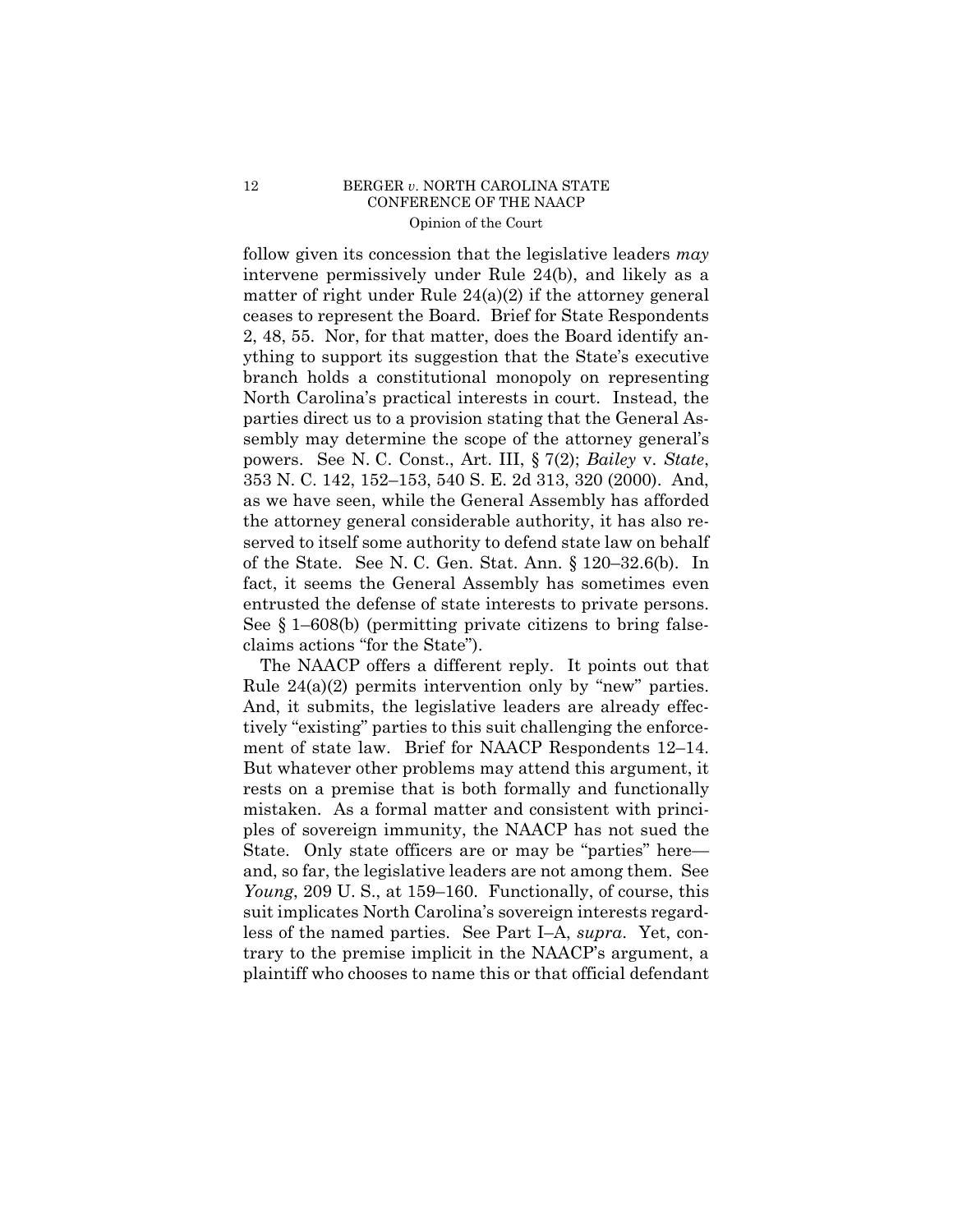does not necessarily and always capture all relevant state interests. Instead and as we have seen, where a State chooses to divide its sovereign authority among different officials and authorize their participation in a suit challenging state law, a full consideration of the State's practical interests may require the involvement of different voices with different perspectives. To hold otherwise would risk allowing a private plaintiff to pick its preferred defendants and potentially silence those whom the State deems essential to a fair understanding of its interests.

B

The only remaining question we face concerns adequacy of representation. Interpreting Rule 24(a)(2), lower courts have adopted a variety of tests for evaluating whether an existing defendant already "adequately represent[s]" the same interests a proposed intervenor seeks to vindicate. In this case, both the District Court and the en banc Court of Appeals applied a "presumption" that the Board adequately represented the legislative leaders' interests and held that the leaders could not overcome this presumption. 999 F. 3d, at 934; *Cooper*, 332 F. R. D., at 171.

Once more, we cannot agree. As an initial matter, Rule  $24(a)(2)$  promises intervention to those who bear an interest that may be practically impaired or impeded "unless existing parties adequately represent that interest." In some cases, too, this Court has described the Rule's test as presenting proposed intervenors with only a minimal challenge.

Take *Trbovich* v. *Mine Workers*, in which this Court addressed a request to intervene by a private party who asserted a related interest to that of an existing government party. 404 U. S. 528 (1972). There, the Secretary of Labor sued to set aside a union election. The same union member who filed the administrative complaint that triggered the Secretary's suit sought to intervene under Rule 24(a). *Id.*,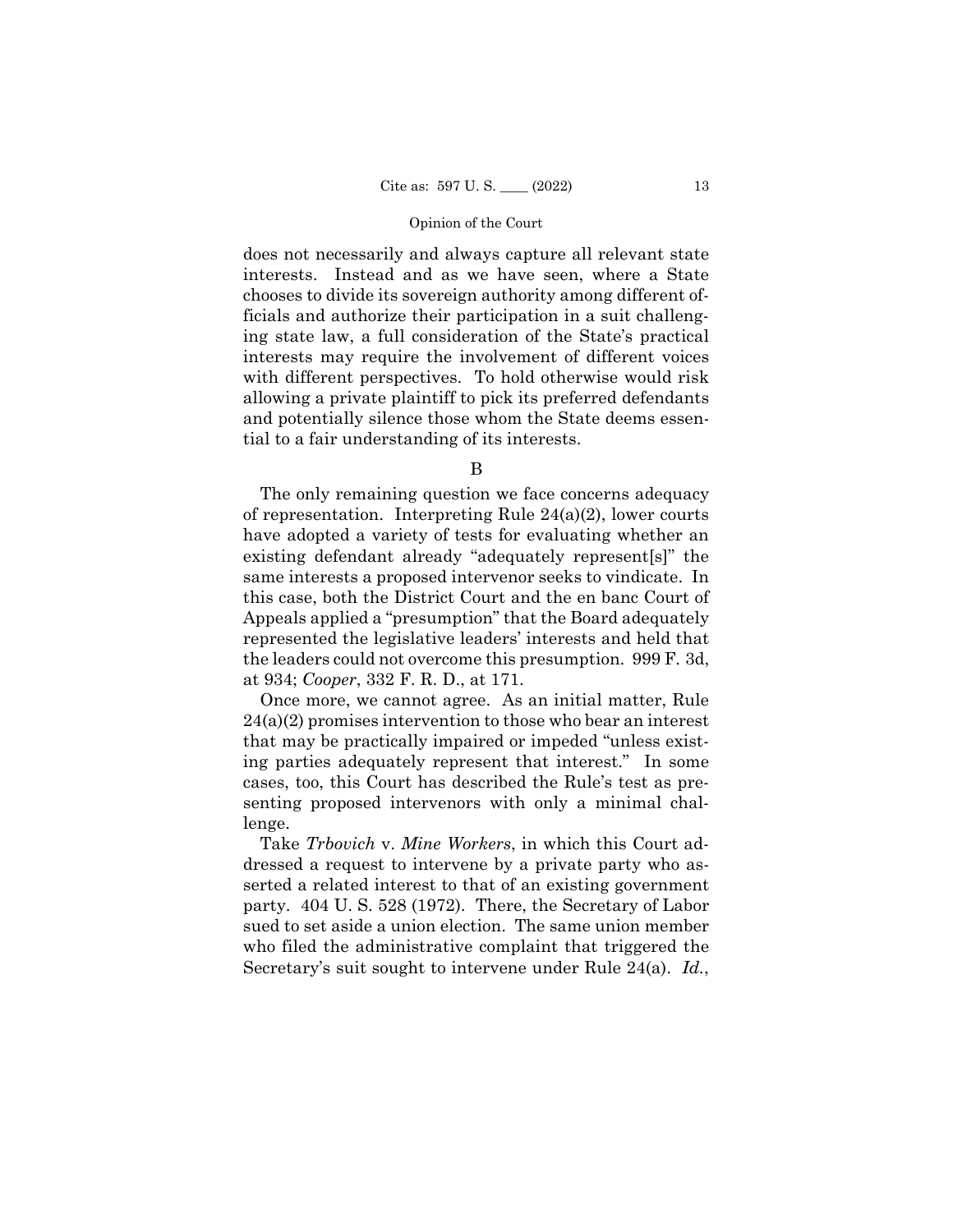### 14 BERGER *v*. NORTH CAROLINA STATE CONFERENCE OF THE NAACP Opinion of the Court

at 529–530. At a high level of abstraction, the union member's interest and the Secretary's might have seemed closely aligned. Even so, this Court rejected the Secretary's suggestion that he should be presumed an adequate representative of the union member's interests "unless the court . . . find[s] that the Secretary has failed to perform his statutory duty." *Id.*, at 538. The Court acknowledged that the Secretary's and the union member's interests were "related," but it emphasized that the interests were not "identical"—the union member sought relief against his union, full stop; meanwhile, the Secretary also had to bear in mind broader public-policy implications. *Id.*, at 538–539. Rather than endorse a presumption of adequacy, the Court held that a movant's burden in circumstances like these "should be treated as minimal." *Id.*, at 538, n. 10.

To be sure, some lower courts have suggested that a presumption of adequate representation remains appropriate in certain classes of cases. But even taken on their own terms, none of these presumptions applies to cases like ours. For example, the Fourth Circuit has endorsed a presumption of adequate representation where a member of the public seeks to intervene to defend a law alongside the government. See 999 F. 3d, at 932–933. There, the Fourth Circuit has reasoned, a court may presume that legally authorized government agents will adequately represent the public's interest in its chosen laws. Here, by contrast, the legislative leaders are *among* those North Carolina has expressly authorized to participate in litigation to protect the State's interests in its duly enacted laws. *Id.*, at 951 (Quattlebaum, J., dissenting).

Similarly, some lower courts have adopted a presumption of adequate representation in cases where a movant's interests are identical to those of an existing party. See 7C C. Wright, A. Miller, & M. Kane, Federal Practice and Procedure § 1909 (3d ed. Supp. 2022) (Wright & Miller). But even the Board concedes that this presumption applies only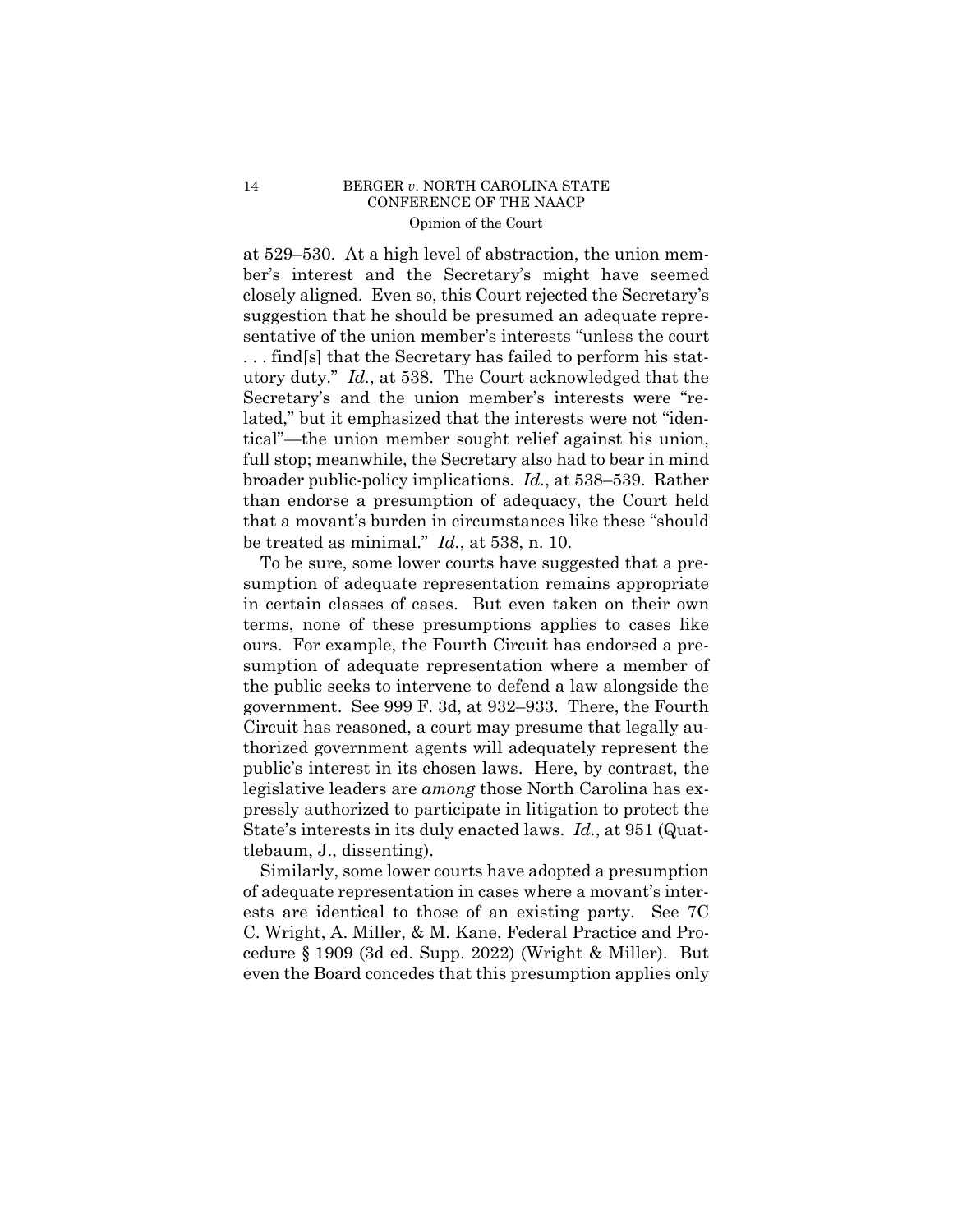when interests "overla[p] fully." Brief for State Respondents 26. Where "the absentee's interest is similar to, but not identical with, that of one of the parties," that normally is not enough to trigger a presumption of adequate representation. 7C Wright & Miller § 1909. And again, a presumption like that holds no purchase here. North Carolina has authorized different agents to defend its practical interests precisely because, thanks to how it has structured its government, each may be expected to vindicate different points of view on the State's behalf. For a federal court to presume a full overlap of interests when state law more nearly presumes the opposite would make little sense and do much violence to our system of cooperative federalism. In cases like ours, state agents may pursue "related" state interests, but they cannot be fairly presumed to bear "identical" ones. *Trbovich*, 404 U. S., at 538.

In the end, to resolve this case we need not decide whether a presumption of adequate representation might sometimes be appropriate when a private litigant seeks to defend a law alongside the government or in any other circumstance. We need only acknowledge that a presumption of adequate representation is inappropriate when a duly authorized state agent seeks to intervene to defend a state law. In its en banc decision, the Fourth Circuit reasoned that "a proposed intervenor's governmental status makes a heightened presumption of adequacy more appropriate, not less." 999 F. 3d, at 933; accord, *Planned Parenthood of Wis., Inc.* v. *Kaul*, 942 F. 3d 793, 801 (CA7 2019). But, respectfully, that gets things backward. Any presumption against intervention is *especially* inappropriate when wielded to displace a State's prerogative to select which agents may defend its laws and protect its interests. Normally, a State's chosen representatives should be greeted in federal court with respect, not adverse presumptions. If the intervenor in *Trbovich* faced only a "minimal" burden, it cannot be that duly designated state agents seeking to vindicate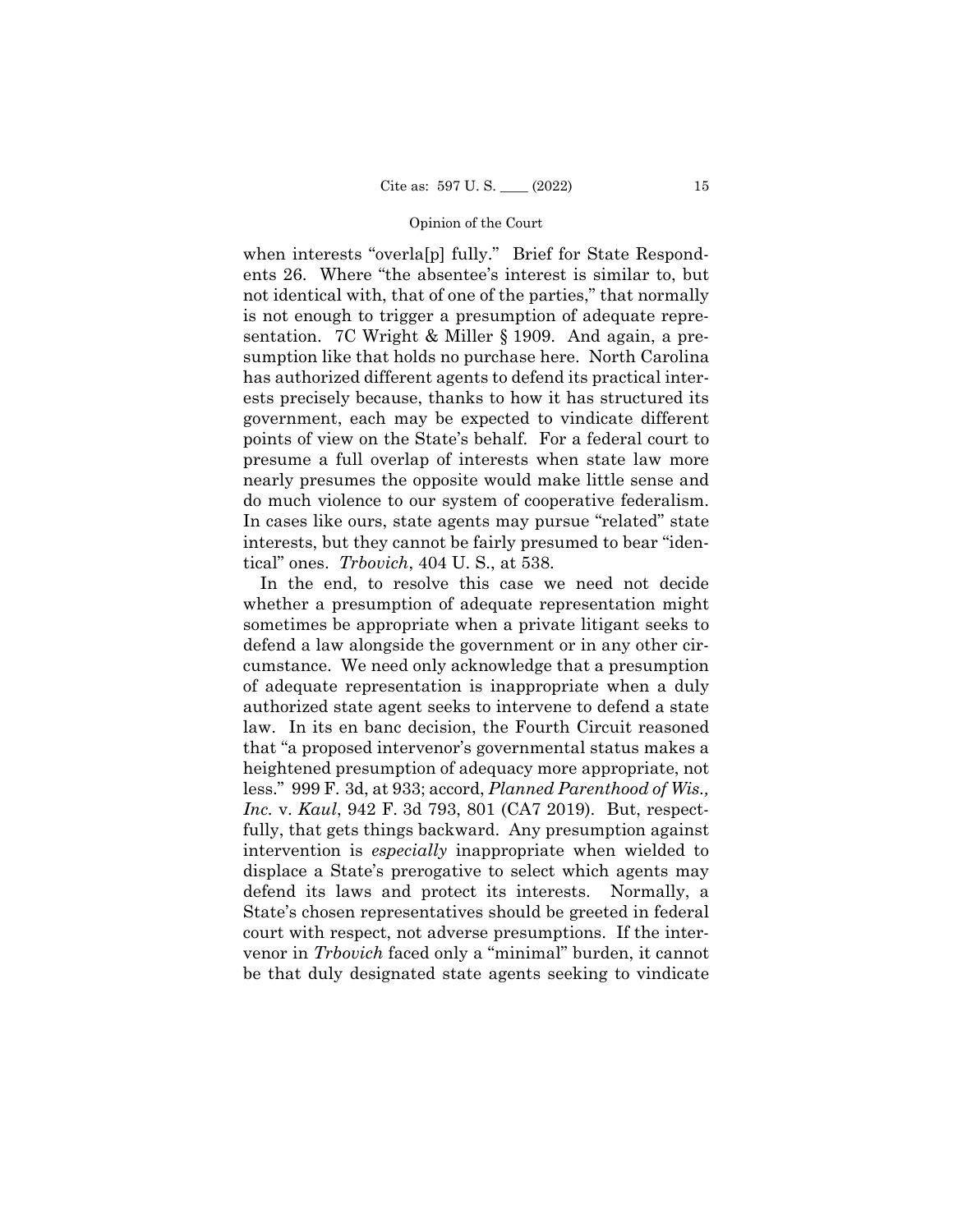### 16 BERGER *v*. NORTH CAROLINA STATE CONFERENCE OF THE NAACP Opinion of the Court

state law should have to clear some higher hurdle.

 overturned) injunction, the Board declined to seek a stay. Setting aside the lower courts' erroneous presumptions, the proper resolution of today's case follows quickly. Casting aspersions on no one, this litigation illustrates how divided state governments sometimes warrant participation by multiple state officials in federal court. See 999 F. 3d, at 939–941 (Wilkinson, J., dissenting). Recall just some of the facts of this case. See Parts I–B and I–C, *supra*. When confronted with a motion for a preliminary injunction, the Board declined to offer expert-witness affidavits in support of S. B. 824, even though its opponent offered many and the legislative leaders sought to supplement the record with their own. After the District Court issued its (ultimately That tactical choice, motivated by the Board's overriding concern for stability and certainty, meant that the State could not enforce its new law during a statewide election. Throughout, Board members have been appointed and potentially removable by a Governor who vetoed S. B. 824 and who filed his own briefs in this litigation calling the law "unconstitutional" and arguing that it "should never go into effect." See *supra*, at 6. And at all times, the Board has been represented by an attorney general who, though no doubt a vigorous advocate for his clients' interests, is also an elected official who may feel allegiance to the voting public or share the Board's administrative concerns.

The legislative leaders seek to give voice to a different perspective. Their "primary objective" is not clarifying which law applies. See *supra*, at 5. They are not burdened by misgivings about the law's wisdom. If allowed to intervene, the legislative leaders say, they will focus on defending the law vigorously on the merits without an eye to crosscutting administrative concerns. And, they add, the differences between their interest and the Board's in this case demonstrate *why* state law empowers them to participate in litigation over the validity of state legislation—alive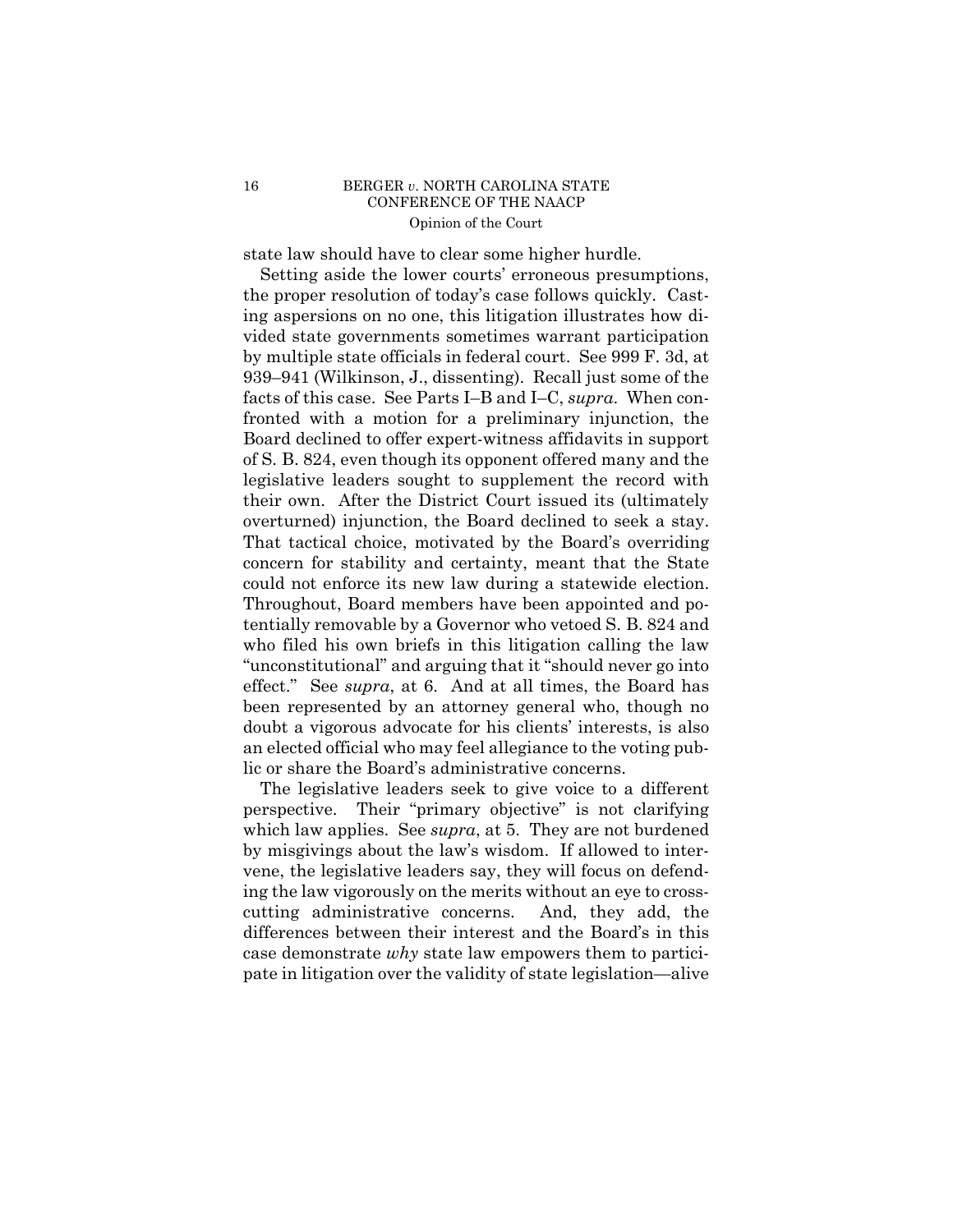as it is to the possibility that different branches of government may seek to vindicate different and valuable state interests. Perhaps recognizing all this, the Fourth Circuit itself allowed the legislative leaders to intervene in the appeal from the District Court's preliminary injunction ruling. The same result should follow here.

By way of reply, the NAACP—but not the Board—worries that allowing the legislative leaders to intervene could "make trial management impossible." Brief for NAACP Respondents 26; but see Tr. of Oral Arg. 64 (noting that the Board has "no problem litigating alongside" the legislative leaders). We are not insensitive to the concern. In some other case, a proliferation of motions to intervene may be a cause for caution. At some point, too, it may be that the interests of existing parties will come to overlap fully with the interests of any remaining proposed intervenor.

But that case is not this case. Not only do the legislative leaders bring a distinct state interest to bear on this litigation. No one has suggested that a cascade of motions lies on the horizon here. Recall that the NAACP initially named the Governor as a defendant. Absent his eventual dismissal from this litigation, the Governor might have been able to hire his own outside counsel while the attorney general continued to represent the Board. See *Martin*, 320 N. C., at 547–548, 359 S. E. 2d, at 480. Introducing the legislative leaders and their counsel after the Governor's departure may not represent a neat one-for-one swap. But litigation on this scale is hardly inconsistent with what the Board and the NAACP originally anticipated.

Nor is it unusual. In matters ranging from civil-rights actions to suits testing the constitutionality of state or federal legislation, federal courts routinely handle cases involving multiple officials sometimes represented by different attorneys taking different positions. See, *e.g.*, *Whole Woman's Health* v. *Jackson*, 595 U. S. \_\_\_ (2021); *Brnovich*, 594 U. S. \_\_\_; *United States* v. *Windsor*, 570 U. S. 744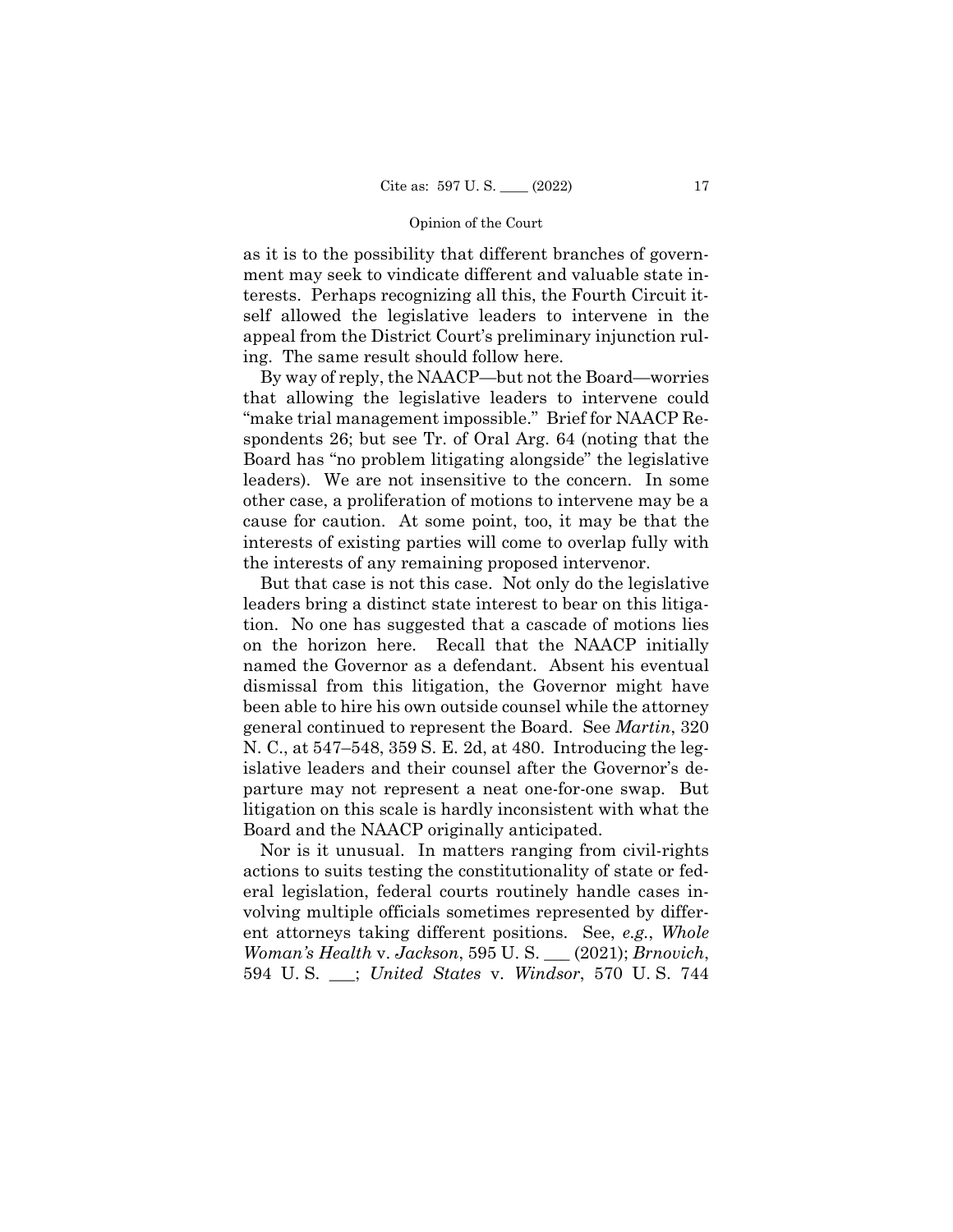# 18 BERGER *v*. NORTH CAROLINA STATE CONFERENCE OF THE NAACP Opinion of the Court

(2013); *Metro Broadcasting, Inc.* v. *FCC*, 497 U. S. 547 (1990); *Buckley* v. *Valeo*, 424 U. S. 1 (1976) (*per curiam*). This Court even hears cases in which officials from a single State have sued each other in federal court. See, *e.g.*, *Virginia Office for Protection and Advocacy* v. *Stewart*, 563 U. S. 247 (2011). Whatever additional burdens adding the legislative leaders to this case may pose, those burdens fall well within the bounds of everyday case management.\*

\*

Through the General Assembly, the people of North Carolina have authorized the leaders of their legislature to defend duly enacted state statutes against constitutional challenge. Ordinarily, a federal court must respect that kind of sovereign choice, not assemble presumptions against it. Having satisfied the terms of Federal Rule of Civil Procedure 24(a)(2), North Carolina's legislative leaders are entitled to intervene in this litigation. The judgment of the Court of Appeals for the Fourth Circuit is

*Reversed.* 

——————

<sup>\*</sup>The parties disagree whether our review of this case should be governed by a *de novo* or abuse-of-discretion standard. We find it unnecessary to resolve that question because, even under the latter and more forgiving standard, a misunderstanding of applicable law generally constitutes reversible error. See *Cooter & Gell* v. *Hartmarx Corp.*, 496 U. S. 384, 405 (1990). And here the lower courts erred as a matter of law at both relevant steps of the Rule 24(a)(2) analysis, first by failing to afford due respect to North Carolina's law designating the legislative leaders as its agents in litigation of this sort, and then by "setting the [intervention] bar . . . too high." 999 F. 3d 915, 945 (CA4 2021) (Quattlebaum, J., dissenting). Likewise, because we hold that the legislative leaders are entitled to intervene as a matter of right under Rule  $24(a)(2)$ , we need not decide their alternative request for permissive intervention under Rule 24(b).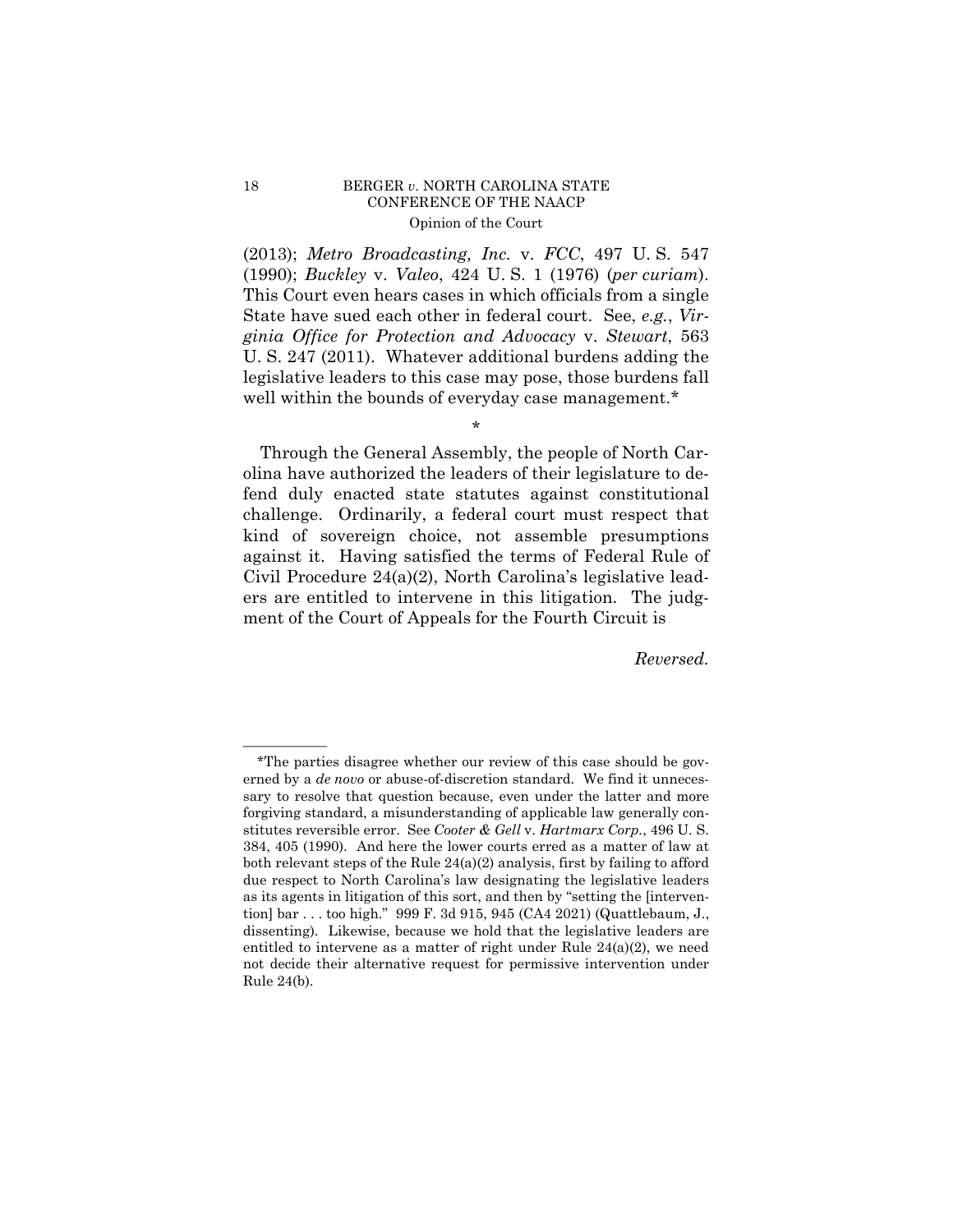## $\frac{1}{2}$  ,  $\frac{1}{2}$  ,  $\frac{1}{2}$  ,  $\frac{1}{2}$  ,  $\frac{1}{2}$  ,  $\frac{1}{2}$  ,  $\frac{1}{2}$ **SUPREME COURT OF THE UNITED STATES**

#### $\frac{1}{2}$  ,  $\frac{1}{2}$  ,  $\frac{1}{2}$  ,  $\frac{1}{2}$  ,  $\frac{1}{2}$  ,  $\frac{1}{2}$ No. 21–248

# PHILIP E. BERGER, ET AL., PETITIONERS *v.* NORTH CAROLINA STATE CONFERENCE OF THE NAACP, ET AL.

#### ON WRIT OF CERTIORARI TO THE UNITED STATES COURT OF APPEALS FOR THE FOURTH CIRCUIT

[June 23, 2022]

### JUSTICE SOTOMAYOR, dissenting.

When an individual or entity moves to intervene in a pending lawsuit under Federal Rule of Civil Procedure  $24(a)(2)$ , a federal court is not authorized to grant the motion if an existing party to the case adequately represents the movant's interests. Today, however, the Court holds that two leaders of the North Carolina General Assembly are entitled to intervene as a matter of right to represent the State's interest in defending the constitutionality of North Carolina law, even though that interest is already being ably pursued on the State's behalf by an existing state party to the litigation. The Court's decision is wrong for two reasons. First, the Court goes astray by creating a presumption that a State is inadequately represented in federal court unless whomever state law designates as a State's representative is allowed to intervene, even where the interests that the intervenors seek to represent are identical to those of an existing party. That presumption of inadequacy improperly permits state law, as opposed to federal law, to determine whether an existing party adequately represents a particular interest. Second, the Court errs by implying that the attorney general's defense of the constitutionality of the voting law at issue here fell below a minimal standard of adequacy. I respectfully dissent.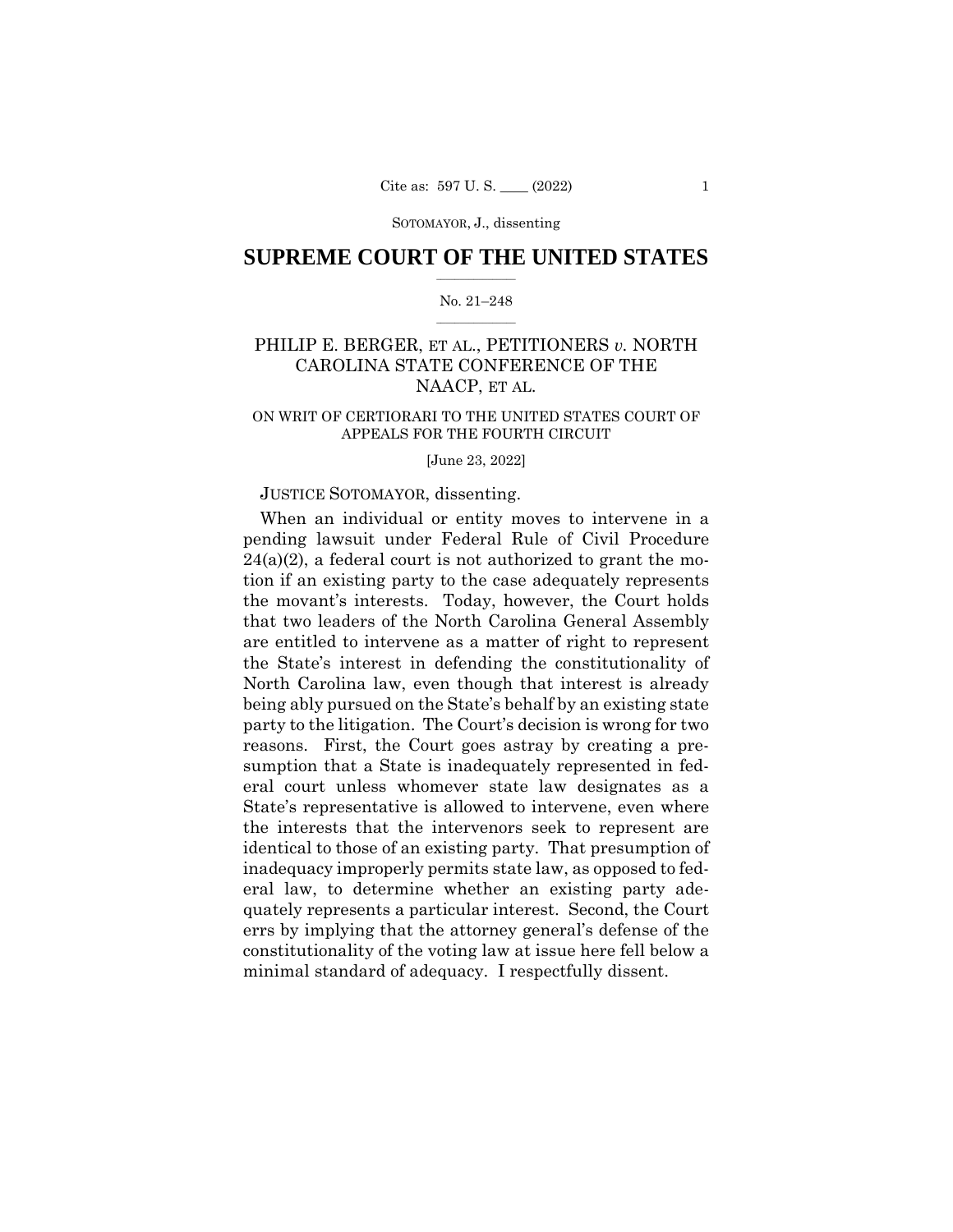# 2 BERGER *v*. NORTH CAROLINA STATE CONFERENCE OF THE NAACP SOTOMAYOR, J., dissenting

I

 ents also filed a parallel challenge to S. B. 824 in state court. The underlying dispute in this case concerns the constitutionality of North Carolina's voter-identification law, Senate Bill 824 (S. B. 824), enacted in 2018. The North Carolina State Conference of the NAACP (NAACP respondents) sued members of the North Carolina State Board of Elections (state respondents) and the Governor in Federal District Court, alleging that the law violated the Fourteenth and Fifteenth Amendments and §2 of the Voting Rights Act by, among other things, discriminating against Black and Latino voters. The state attorney general appeared as counsel to represent the Governor and state respondents. See N. C. Gen. Stat. Ann. §114–2 (2021) (providing that the attorney general has a "duty" "to appear for the State" in any matter "in which the State may be a party or interested" and to "represent all State departments, agencies, institutions, commissions, bureaus or other organized activities of the State"). NAACP respond-See *Holmes* v. *Moore*, No. 18–CV–15292 (Super. Ct. Wake Cty., N. C.).

Shortly after the federal suit was filed, Philip E. Berger, the president *pro tempore* of the North Carolina Senate, and Timothy K. Moore, the speaker of the North Carolina House of Representatives (petitioners here), filed a motion to intervene "on behalf of the General Assembly." App. 55. They sought to intervene as of right under Federal Rule of Civil Procedure 24(a)(2), claiming a "significantly protectable interest in the validity of S.B. 824." App. 61. Petitioners cited, among other things, a state statute conferring upon them standing to intervene on behalf of the General Assembly in cases challenging state law. *Id.,* at 61–62 (citing N. C. Gen. Stat. Ann. §1–72.2). In the alternative, petitioners sought permissive intervention under Federal Rule of Civil Procedure 24(b).

The District Court denied the motion without prejudice,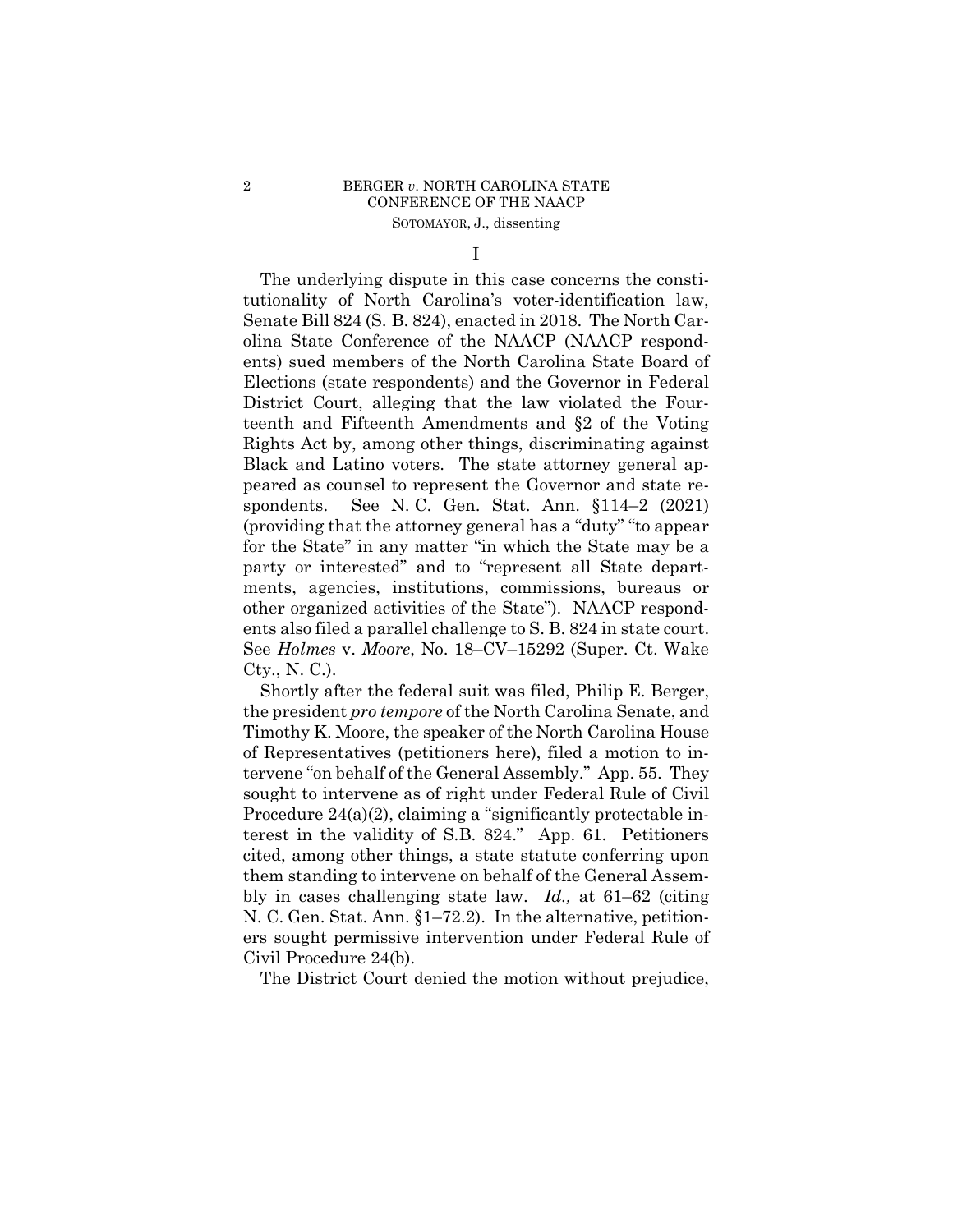explaining that petitioners lacked "a significantly protectable interest in ... defending the constitutionality of S.B. 824 sufficient to warrant a right to intervene under Rule  $24(a)(2)$ " because the Governor and state respondents remained in the suit and were adequately defending the challenged law. App. to Pet. for Cert. 168. The court also reasoned that allowing petitioners to intervene would "'hinder, rather than enhance, judicial economy'" and would "'unnecessarily complicate and delay' the various stages of this case," including discovery, dispositive motions, and trial. *Id.,* at 180. The court granted petitioners' motion to participate in the suit as *amici*, however, and assured petitioners that they could renew their motion to intervene if the attorney general, as counsel for the existing state parties, "declined to defend the lawsuit." *Id.,* at 157.1 Petitioners did not appeal. Shortly thereafter, the District Court granted the Governor's motion to dismiss him from the suit. The attorney general continued representing state respondents in the litigation.

Six weeks after the District Court denied their original intervention motion, petitioners filed a renewed motion, again seeking both to intervene as a matter of right and permissively. Petitioners primarily reiterated arguments made in their first motion for intervention, adding that this Court's decision in *Virginia House of Delegates* v. *Bethune-Hill*, 587 U. S. \_\_\_ (2019), "clarified" the interests they sought to represent. App. 159. They also asserted that the attorney general's conduct in the parallel state-court litigation, in which petitioners were codefendants, supported petitioners' argument for intervention. Specifically, petitioners argued that the attorney general moved to dismiss five of six claims in the state-court litigation, but not the sixth; failed to defend against NAACP respondents' motion for a

<sup>&</sup>lt;sup>1</sup>Petitioners submitted an *amicus* brief supporting state respondents' opposition to NAACP respondents' motion for a preliminary injunction.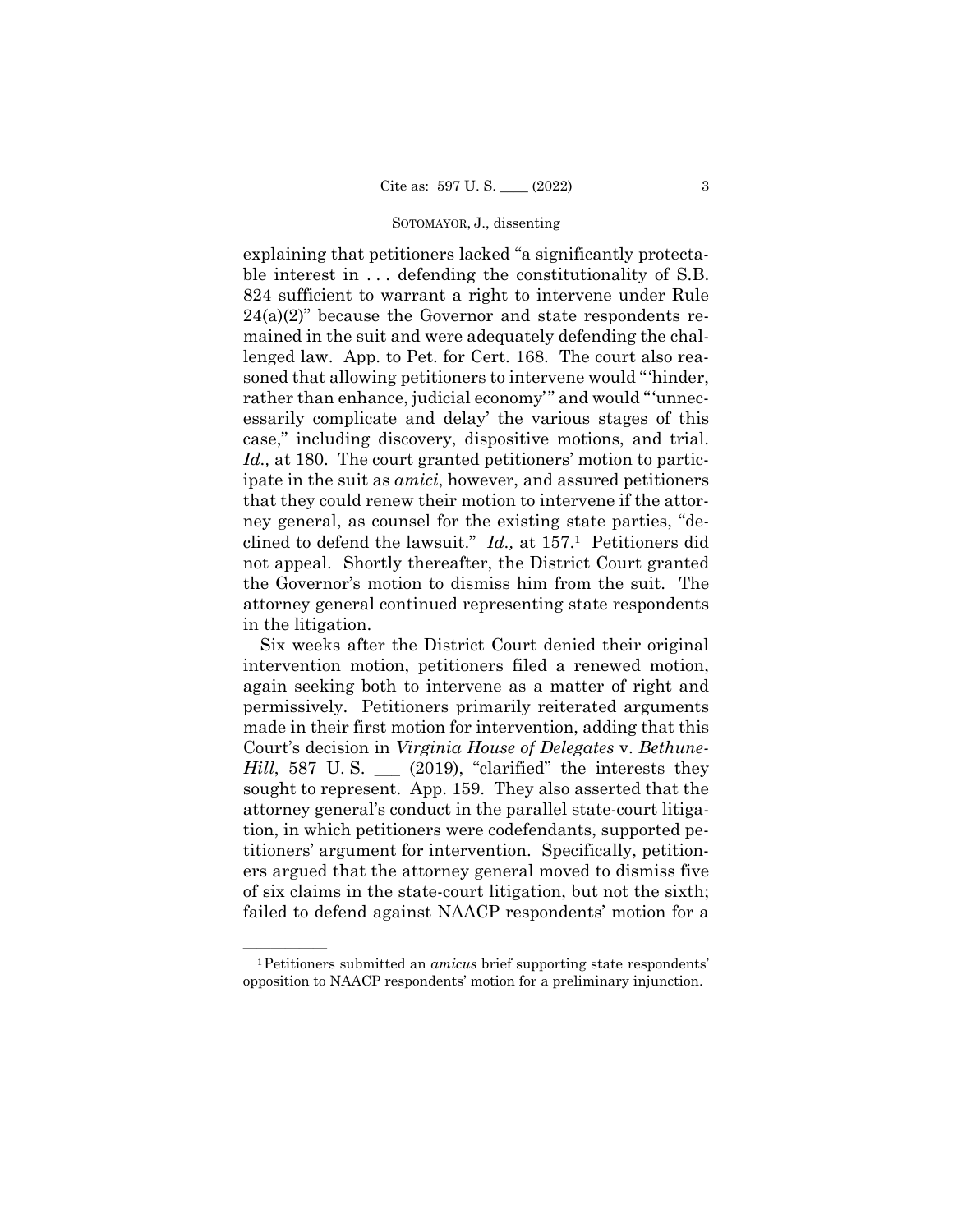preliminary injunction; and "did not seriously engage" in discovery. *Id.,* at 164.

The District Court again denied the motion, explaining that it was "abundantly clear that [state respondents are] actively and adequately defending this lawsuit." App. to Pet. for Cert. 189. The court recounted that state respondents had "consistently 'denied all substantive allegations of unconstitutionality' in this case" and had filed an "expansive" brief opposing NAACP respondents' motion for a preliminary injunction on the merits. *Ibid.* The court also rejected petitioners' argument that the attorney general's conduct in the pending state-court litigation was inadequate. The court explained that the attorney general's decision not to move to dismiss the sixth state-court claim in that separate litigation "fell well within the range of reasonable litigation strategies"; that the attorney general secured reversal of the state-court preliminary injunction on appeal; and that the attorney general "'participated in extensive fact discovery'" in the state-court litigation. *Id.,* at 191, 192. The court therefore found "no sound basis on which to speculate ... that [state respondents] and [the] Attorney General w[ould] abandon their duty to defend S.B. 824 in this case," given that, by all appearances, they had fully executed that duty in both the federal- and state-court litigation thus far. *Id.,* at 193.

The District Court also rejected petitioners' request for permissive intervention. In the court's view, petitioners' contentions in the federal litigation, including their repeated skepticism of state respondents' ability to defend state law vigorously, demonstrated that intervention "would only distract from the pressing issues in this case." *Id.,* at 193–194.

Over a dissent by Judge Harris, the Court of Appeals vacated the District Court's order and remanded for reconsideration of petitioners' request to intervene. The Court of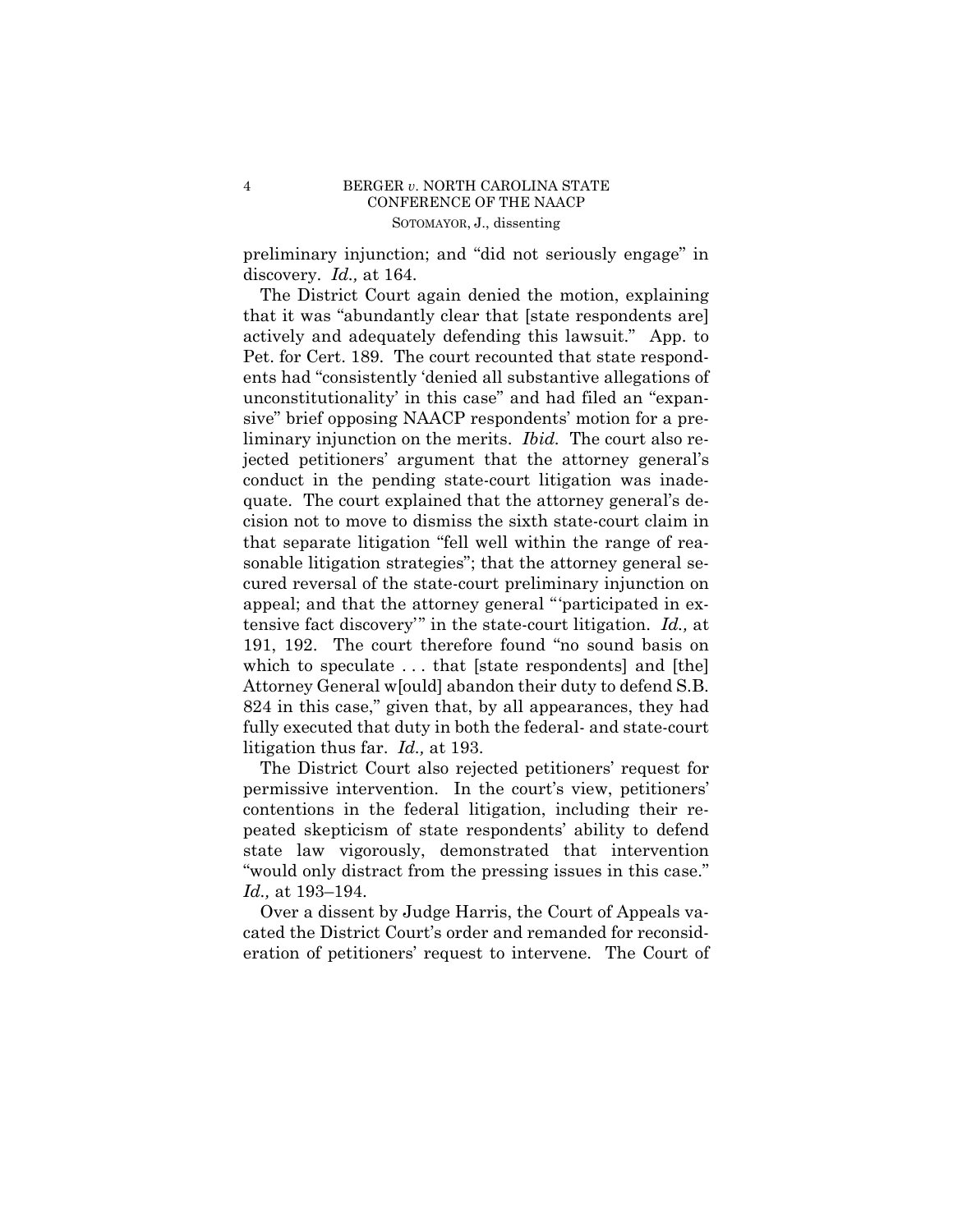Appeals voted to take the case en banc, however, and affirmed the District Court's denial of intervention.

The en banc court began by stressing that its jurisdiction was limited to reviewing the order from which petitioners had chosen to appeal. Because petitioners had not appealed the District Court's denial of their first intervention motion seeking to "represen[t] the General Assembly's 'institutional interest' in enforcement of S.B. 824," the Court of Appeals determined it could not review petitioners' claim that they were representing that particular institutional interest. 999 F. 3d 915, 926 (CA4 2021). The en banc court instead addressed petitioners' argument that they were mandatorily entitled to represent the interest of the State in defending the constitutionality of S. B. 824.

 not asked the District Court and the Court of Appeals to In its merits analysis, the en banc court observed that Rule 24(a)(2) contains several requirements, including that a proposed intervenor demonstrate both "'an interest in the subject matter of the action'" and "'that the [proposed intervenor's] interest is not adequately represented by existing parties to the litigation.'" *Id.*, at 927 (quoting Fed. Rule Civ. Proc.  $24(a)(2)$ ). The court noted that petitioners had consider whether state law was relevant to Rule 24(a)(2)'s adequacy requirement, as opposed to its interest requirement. See 999 F. 3d, at 930, n. 3. The court concluded that N. C. Gen. Stat. Ann. §1–72.2, the state statute authorizing petitioners to intervene in cases challenging state law, bore on only the interest requirement. The court explained that "[a] state's policy judgment about the value of legislative intervention may bestow a protectable *interest* in certain court cases, but it does not override [a federal court's] normal standards for evaluating the *adequacy* of existing representation in those cases." 999 F. 3d, at 929, n. 3 (emphasis added).

The court assumed (as to the former requirement) that petitioners had established a protectable interest in the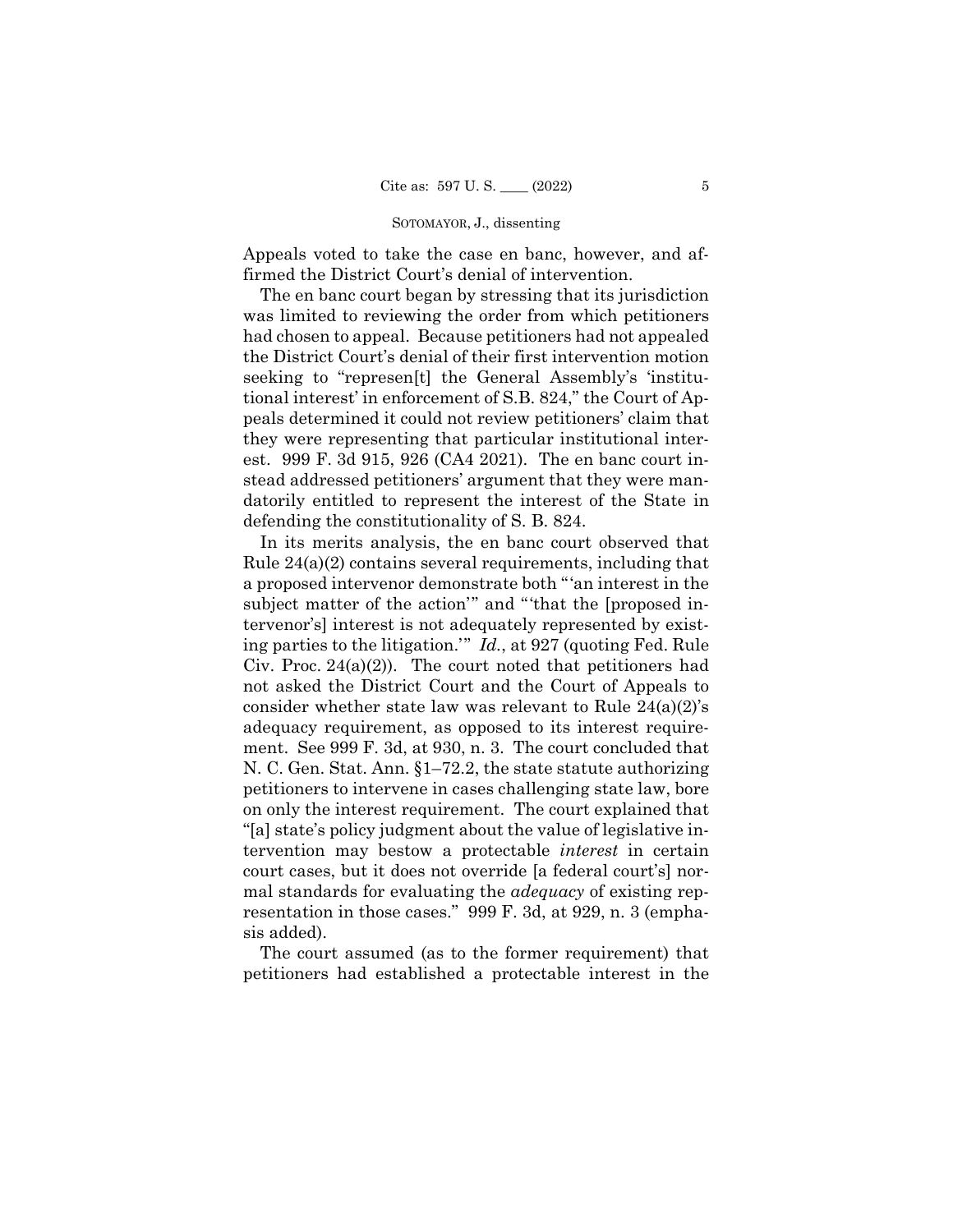# 6 BERGER *v*. NORTH CAROLINA STATE CONFERENCE OF THE NAACP SOTOMAYOR, J., dissenting

subject matter of the litigation, but held (as to the latter requirement) that this "purported interest in defending S.B. 824 on behalf of the State of North Carolina" was "adequately represented by existing parties to the litigation." Id., at 927. Accordingly, the court concluded that petitioners had "no right to intervene in federal court under Rule 24(a)(2)." *Ibid.* 

This Court granted certiorari. 595 U. S. \_\_\_ (2021).

At the heart of this case is Rule  $24(a)(2)$ , which governs intervention as of right. As relevant here, Rule 24(a)(2) provides that a court "must permit anyone to intervene" who, (1) "[o]n timely motion," (2) "claims an interest relating to the property or transaction that is the subject of the action, and is so situated that disposing of the action may as a practical matter impair or impede the movant's ability to protect its interest," (3) "unless existing parties adequately represent that interest." This case requires the Court to address how state laws affect mandatory intervention under Rule  $24(a)(2)$ .

I begin with points of agreement: The Court and I agree that "States may organize themselves in a variety of ways." *Ante*, at 9; see *Bethune-Hill*, 587 U. S., at \_\_\_\_\_\_ (slip op., at 4–5) (contrasting Virginia's choice to vest "[a]uthority and responsibility for representing the State's interests in civil litigation . . . exclusively with the State's Attorney General" with other States' decisions to authorize other agents "to litigate on the State's behalf "). We agree that a State is free to designate who will represent it in federal court. See *Hollingsworth* v. *Perry*, 570 U. S. 693, 710 (2013) (observing that although "[t]hat agent is typically the State's attorney general," States may make a different choice); see also *Planned Parenthood of Wis., Inc.* v. *Kaul*, 942 F. 3d 793, 802 (CA7 2019) ("[W]e can see no reason why

II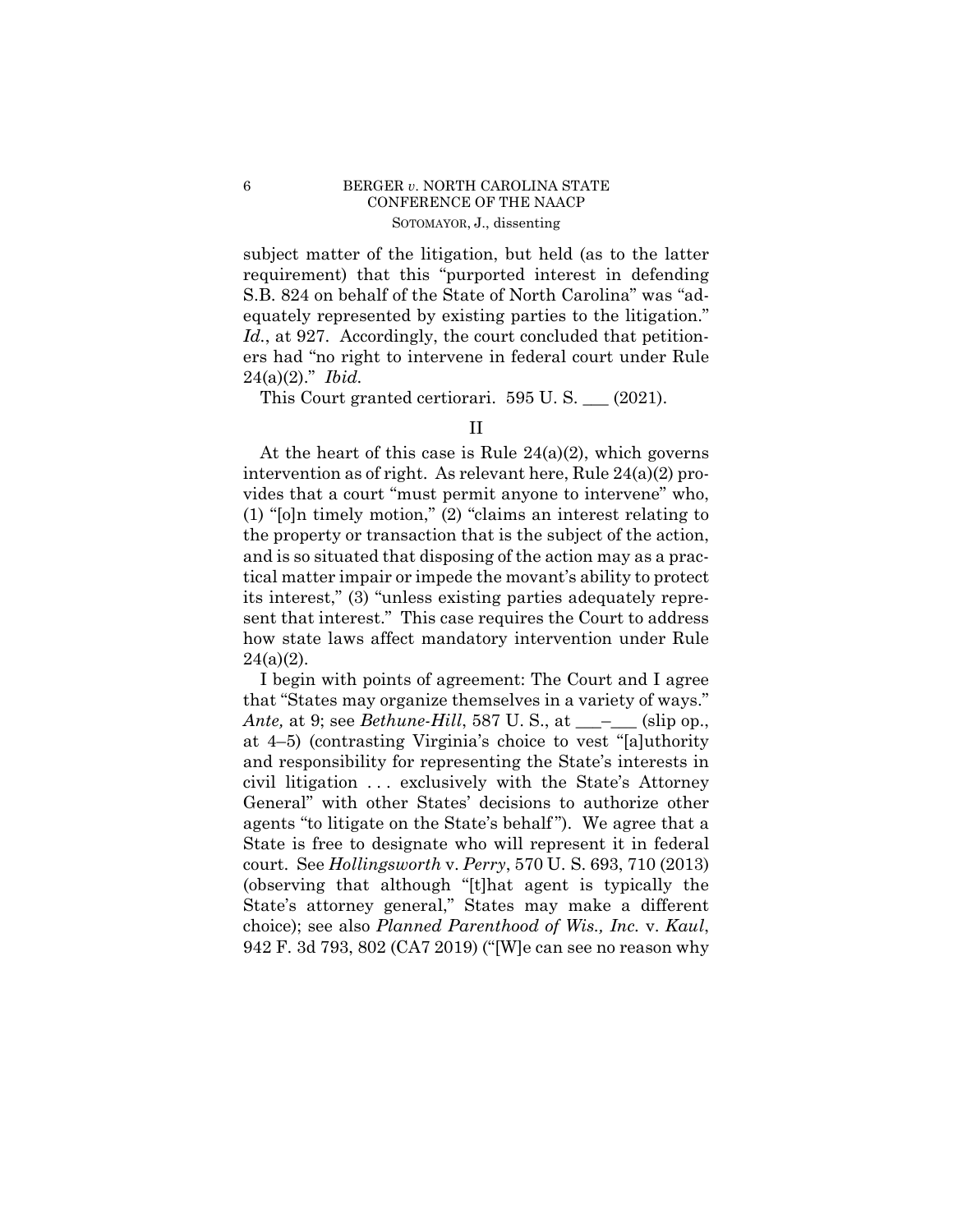a federal court would bat an eye if a state required its attorney general to withdraw from his representation and allow another entity, including a legislature, to take over a case"). We also agree that state law can create a protectable interest in the resolution of a federal lawsuit. See *Maine* v. *Taylor*, 477 U. S. 131, 137 (1986) ("[A] State clearly has a legitimate interest in the continued enforceability of its own statutes").<sup>2</sup>

I part ways with the Court because it is clear that Rule 24(a)(2) does not give a State the right to have multiple parties represent the same interest. Rather, Rule 24(a)(2) explicitly authorizes additional parties to intervene in pending litigation only if their interests are not adequately represented by an existing party.

The Court instead concludes that the undisputed principles discussed above establish a presumption that a State's interests are not adequately represented "if [any of] its duly authorized representatives are excluded from participating in federal litigation challenging state law." *Ante,* at 9 (stating that "federal courts should rarely question that a State's interests will be practically impaired or impeded" in these circumstances). In the Court's view, because North Carolina law provides that "[t]he Speaker of the House of Representatives and the President Pro Tempore of the Senate" "shall jointly have standing to intervene on behalf of the General Assembly as a party in any judicial proceeding challenging a North Carolina statute or provision of the North Carolina Constitution," N. C. Gen. Stat. Ann. §1– 72.2(b), "a federal court should find the interest requirement of Rule 24(a)(2) satisfied," *ante,* at 11. The Court so

<sup>&</sup>lt;sup>2</sup>We also agree that there is no need to decide whether a presumption of adequate representation is sometimes appropriate, *ante,* at 15, or what standard of review governs our analysis, *ante,* at 18, n. I disagree, however, with the Court's conclusion that the courts below erred under any standard and that reversal is required.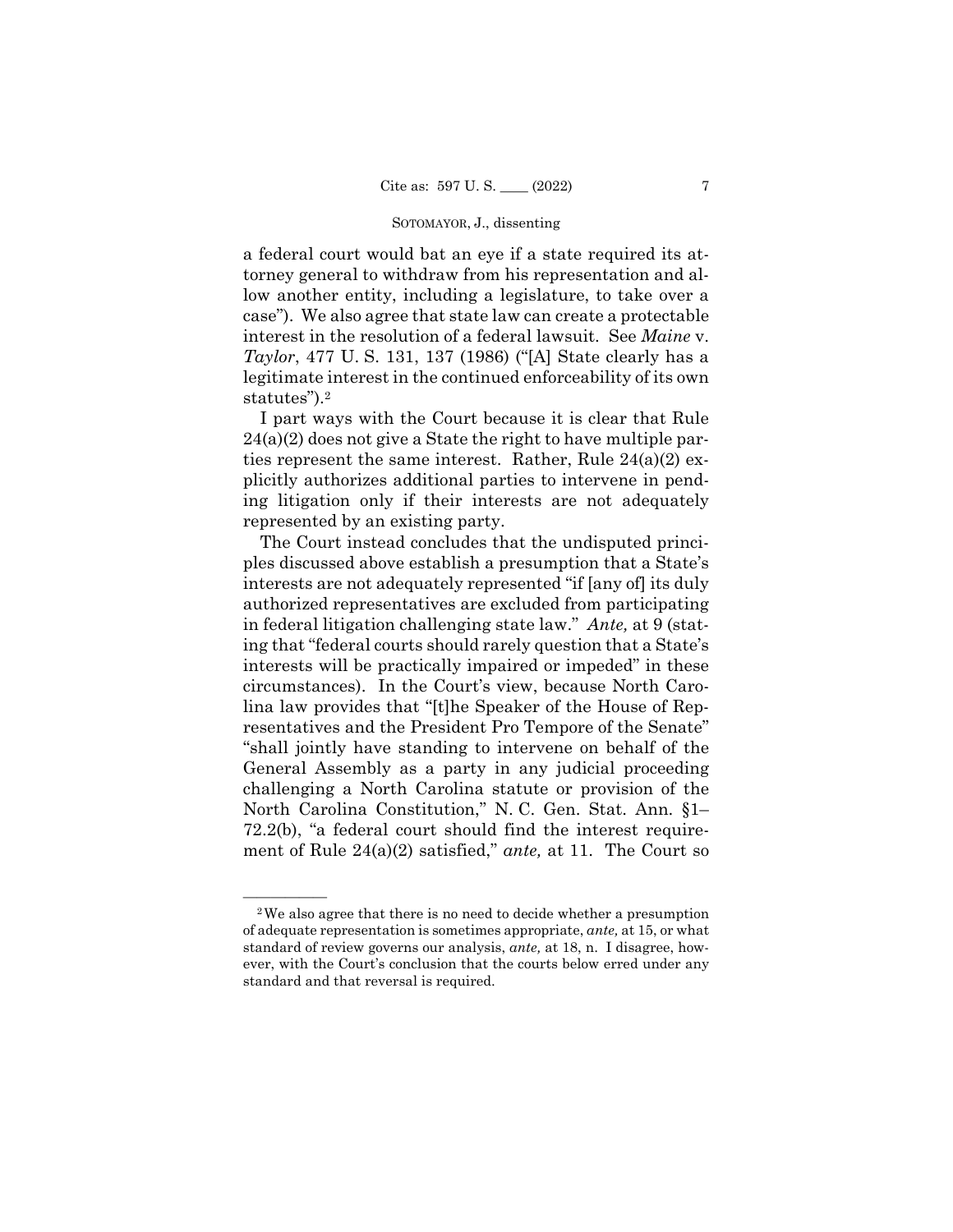# 8 BERGER *v*. NORTH CAROLINA STATE CONFERENCE OF THE NAACP SOTOMAYOR, J., dissenting

holds despite the fact that state respondents already represent the State's interests in this litigation in a manner that the District Court found adequate, and where the attorney general's defense of the constitutionality of the voter-identification law has thus far proved successful.

The Court's presumption of inadequacy is novel. Neither petitioners nor the Court identify a single precedent in which a state actor was entitled to intervene as of right to defend a statute that another state actor already was defending. Rather, the issue in all cases the Court cites was whether *any* state official would be allowed to defend a State's interest when an official charged with doing so declined to do so. Cf. *Cameron* v. *EMW Women's Surgical Center, P. S. C.*, 595 U. S. \_\_\_, \_\_, n. 5 (2022) (slip op., at 10, n. 5) (allowing Kentucky attorney general to intervene in federal appellate proceeding "to defend Kentucky's interests" once "no other official [was] willing to do so"); *Karcher*  v. *May*, 484 U. S. 72, 75, 81–82 (1987) (holding that two state legislators could intervene to defend the constitutionality of state law after the attorney general declined to do so); *Bethune-Hill*, 587 U. S., at \_\_\_ (slip op., at 4) (rejecting argument that the Virginia House of Delegates and its Speaker, who intervened specifically to represent their "own" interests rather than those of the State as a whole, could displace the attorney general as representative of the State); see also *Hollingsworth*, 570 U. S., at 707, 713 (holding that proponents of a ballot initiative who "ha[d] no role ... in the enforcement of" the initiative and were not "agents of the State" lacked standing to defend it on appeal).

None of these precedents establish that state law can require a federal court to allow additional state actors to intervene when another state actor is already ably and fully representing the State's interests in the litigation. To the contrary, it is well settled that the question whether an interest is being "adequately represented" is one of federal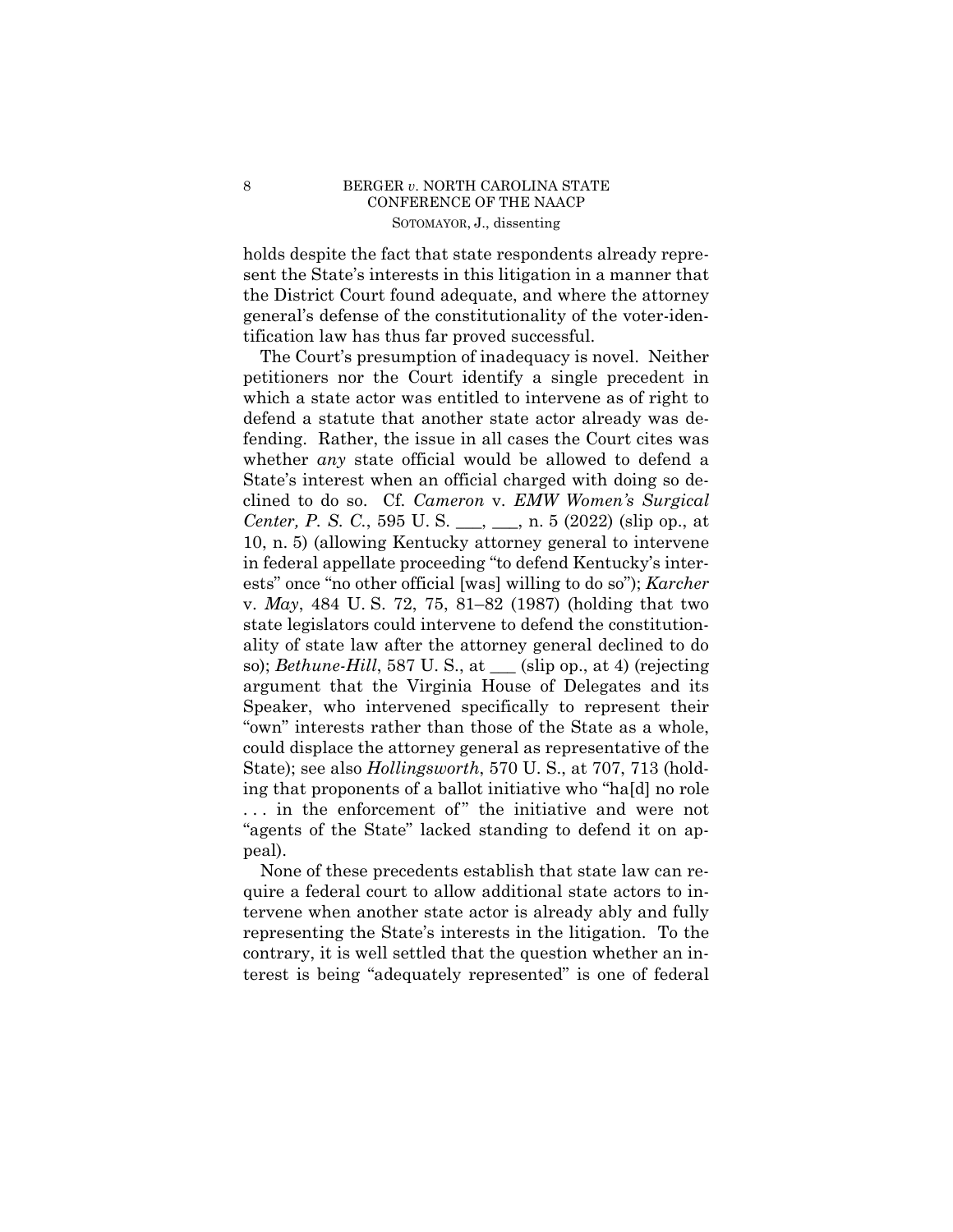law, not state law. See 7C C. Wright, A. Miller, & M. Kane, Federal Practice and Procedure §1905 (3d ed. Supp. 2022) (Wright, Miller, & Kane) (citing cases and observing that "[i]t is wholly clear that the right to intervene in a civil action pending in a United States District Court is governed by Rule 24 and not by state law"). Petitioners themselves, until they arrived at this Court, never adopted the view that state law can supplant a federal court's responsibility to decide adequacy of representation in an individual case.

The Court's conclusion that state law can dictate what counts as "adequate" representation also suffers from practical infirmities. If state law can require a federal court to allow a second state actor to intervene to represent a different "perspective," *ante,* at 16, what is to stop a State from designating 3, 4, or 10 or more officials as necessary parties to suits challenging state law? The Court acknowledges this concern but offers no limiting principle grounded in Rule 24(a)(2). *Ante,* at 17. That is because it cannot: Under the Court's logic, a federal court would have no choice but to allow all 10 or more state officials to intervene.

This result contravenes Rule 24(a)(2) and the practical realities of litigation that it reflects. Federal law gives district courts responsibility to assess, in the first instance, the adequacy of a party's representation because those courts are most familiar with that representation and are responsible for managing their dockets and streamlining proceedings. Rule 24(a)(2) thus does not require district courts to allow intervention where interests are adequately represented because such intervention would be duplicative and inefficient. This Rule accounts for the fact that mandatory intervention imposes costs on the original parties, on the court, and on all others whose interests depend on timely resolution of a given case. Forcing federal courts "to accommodate [a] cacophony of parties," 999 F. 3d, at 934, as the Court's logic today requires, will result in an "intractable procedural mess," leaving district courts with "no basis for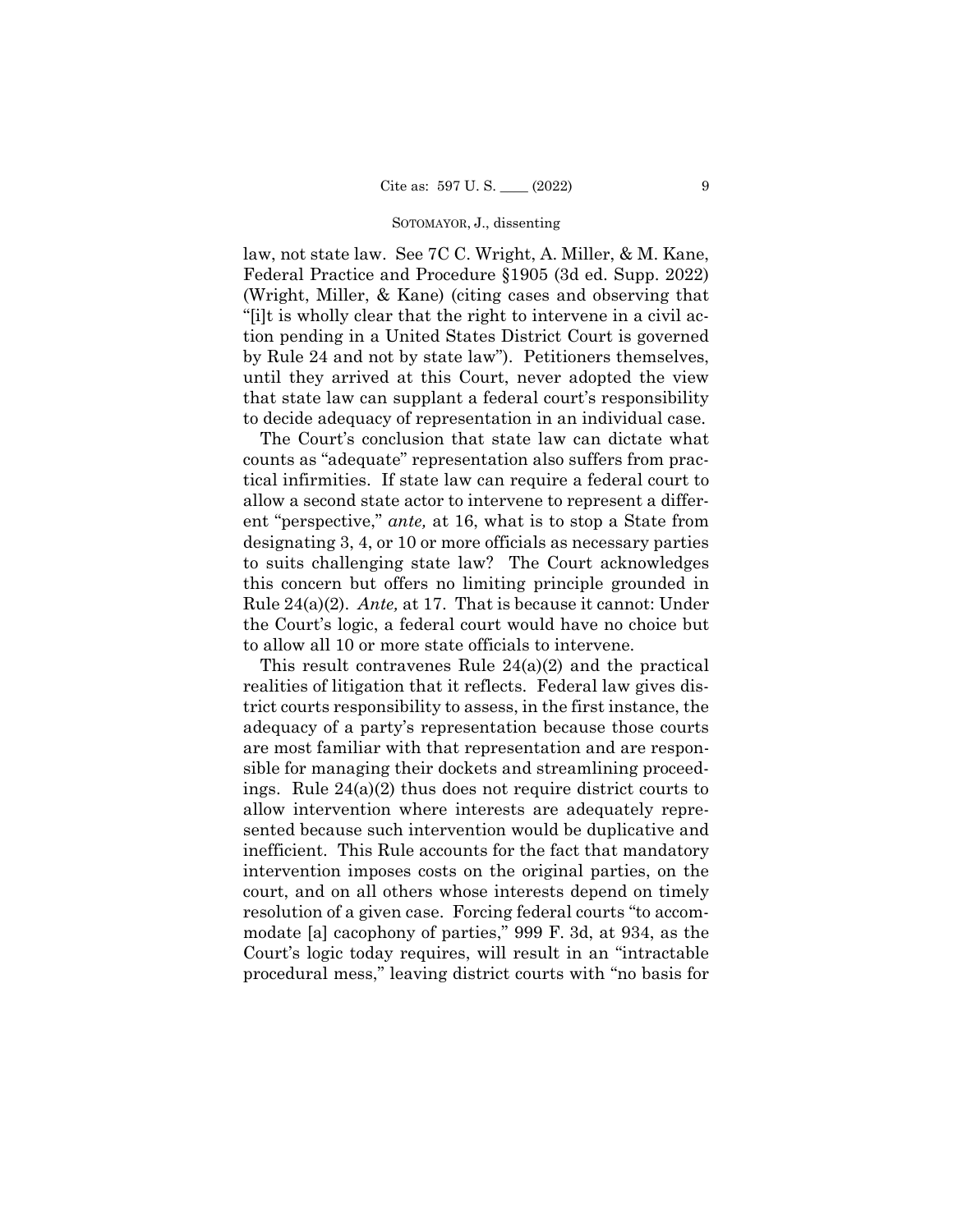# 10 BERGER *v*. NORTH CAROLINA STATE CONFERENCE OF THE NAACP SOTOMAYOR, J., dissenting

divining the true position of the [State] on issues like the meaning of state law, or even for purposes of doctrines like judicial estoppel." *Kaul*, 942 F. 3d, at 801–802; see *New Jersey* v. *New York*, 345 U. S. 369, 373 (1953) (*per curiam*) (declining to be drawn into "intramural dispute" within a State).

 and delay the administration of justice.3 When state It is difficult to overstate the burden the Court's holding will foist on district courts. Each intervenor will be entitled to file its own brief concerning every motion and will be entitled to its own discovery. Even when state agents' positions align, this multitude of parties will clog federal courts agents' positions diverge, courts will also be put in the unenviable position of determining "which of [a State's] representatives . . . better represents it." 999 F. 3d, at 934. Out of respect for federalism, if nothing else, we should not interpret state law to hijack federal courts' ability to manage litigation involving States. See *Virginia Office for Protection and Advocacy* v. *Stewart*, 563 U. S. 247, 272 (2011) (ROBERTS, C. J., dissenting) (noting the "indignity" suffered by a State when "a federal judge . . . decide[s] an internal state dispute").

### III

Aided by its new presumption of inadequacy, the Court concludes that state respondents inadequately represented petitioners' stated interests. The Court states that in so holding, it "[c]ast[s] aspersions on no one." *Ante,* at 16. In the Court's view, however, petitioners (unlike state respondents and their counsel, the attorney general) "are not

<sup>&</sup>lt;sup>3</sup>This case is the perfect example. The District Court scheduled trial for January 2021, but postponed it to January 2022 pending resolution of petitioners' appeal of their second motion for intervention. See 999 F. 3d, at 923. After certiorari was granted, the District Court stayed trial pending this Court's disposition of the case. Now that the District Court will be obligated to allow petitioners to intervene, trial inevitably will be delayed much further.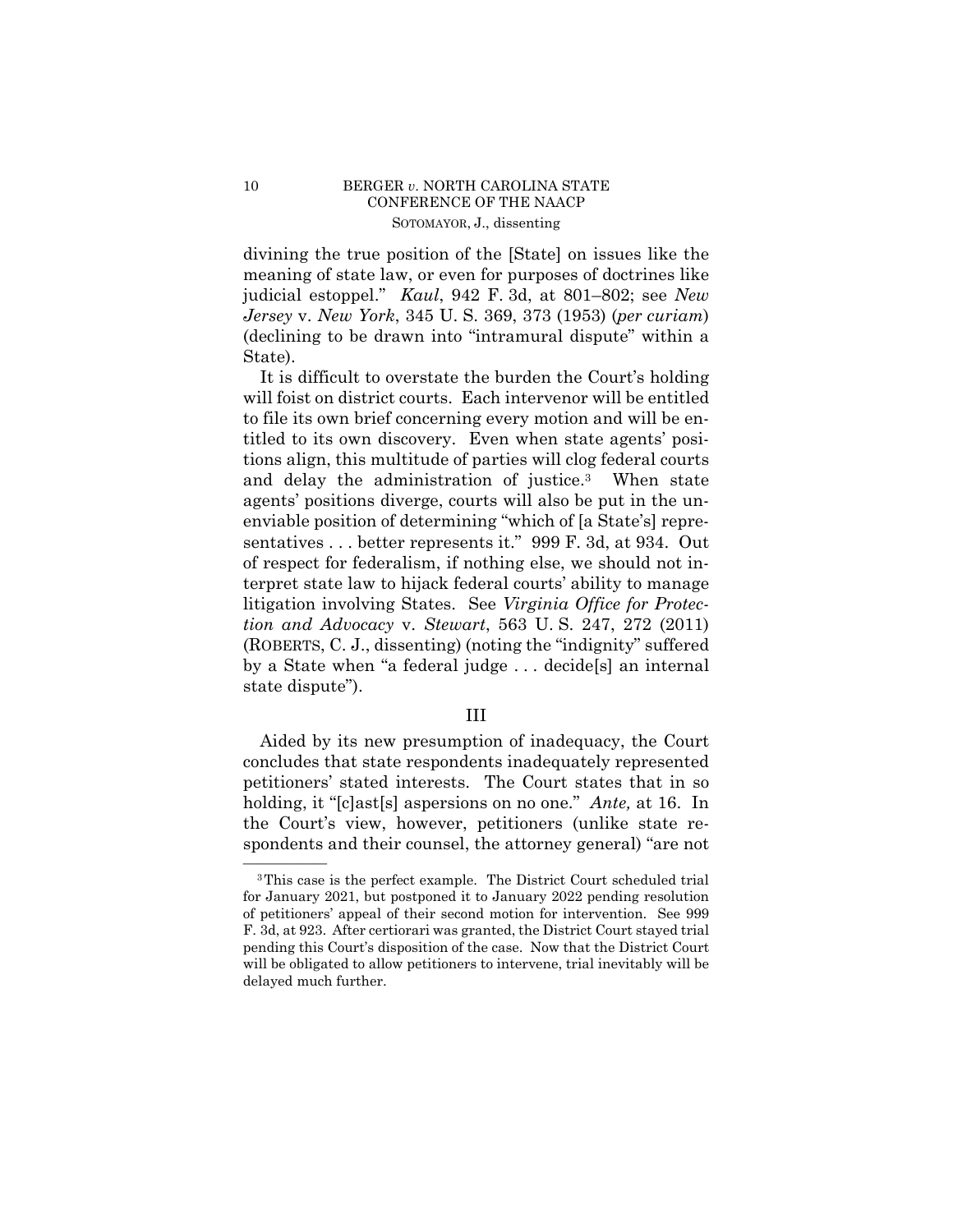burdened by misgivings about the law's wisdom," and therefore should be allowed to intervene to "give voice to a different perspective." *Ibid.* The implication of the Court's holding is clear: The attorney general's performance fell short of representing adequately the State's interests in the constitutionality of its law, and for that reason, petitioners should be allowed to intervene.

This is simply wrong. As a preliminary matter, petitioners and state respondents share the same interest: ensuring the validity and enforcement of S. B. 824. Cf. *Trbovich* v. *Mine Workers*, 404 U. S. 528, 538–539 (1972) (allowing intervention as of right where an intervenor's interests as an individual union member were "not identical" to those of the existing party in the suit, the Secretary of Labor, who sought to represent the public interest). Here, state respondents explain that they "represen[t] . . . the State's interest in defending its laws." Brief for State Respondents 18. Their counsel, the attorney general, is required to do the same under North Carolina law. See N. C. Gen. Stat. Ann. §114–2. Identically, petitioners represent that they seek to defend "the State's vital interest in defending the constitutionality of North Carolina's election laws." Brief for Petitioners 15–16. Indeed, petitioners cannot now seek to represent any unique interest of the General Assembly in the litigation because they abandoned that argument by failing to appeal the District Court's original order denying intervention on that basis. By their own admission, then, petitioners seek only to represent the State's interest in defending state law, an interest that state respondents already represent.

 ing guidance for the administration of upcoming elections. The Court insists that petitioners' "perspective" nevertheless differs from that of state respondents, by focusing on "defending the law vigorously on the merits without an eye to crosscutting administrative concerns" such as obtain-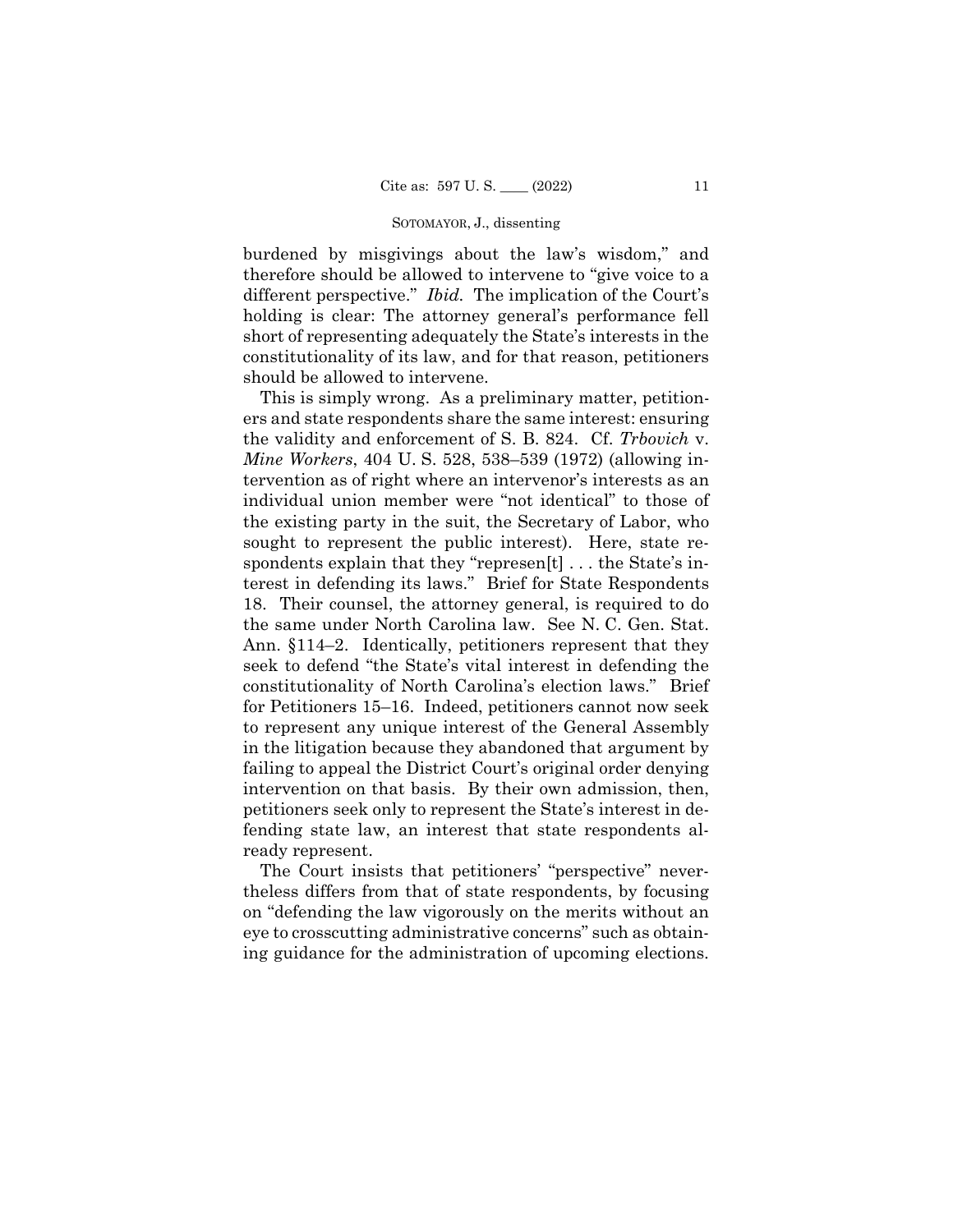# 12 BERGER *v*. NORTH CAROLINA STATE CONFERENCE OF THE NAACP SOTOMAYOR, J., dissenting

*Ante,* at 16; see Brief for Petitioners 48 ("The differing perspectives of Petitioners and State Board Respondents are a product of their different relationships to the State"). The Court's position rests in part on the assumption that leaders of the General Assembly have a unique interest that should be represented in the litigation. As noted, however, the case's procedural posture forecloses that argument because petitioners forfeited it.4

In any event, the difference in perspective the Court perceives boils down only to a disagreement over trial strategy. As the Court rightly concedes, the State has a strong interest in the orderly administration of its elections. See *ante,*  at 16 (acknowledging state respondents' interest in "stability and certainty" in an upcoming election). That is not, however, the only state interest that state respondents, represented by the attorney general, sought to defend. The attorney general has insisted all along that the interests he seeks to represent, and indeed is required to represent under state law, include defending the constitutionality of North Carolina laws like the voter-identification law at issue here. See N. C. Gen. Stat. Ann. §114–2. These state interests are not mutually exclusive. The attorney general's choice to emphasize the State's interest in election administration at a particular stage of the litigation, while simultaneously maintaining a firm position on the constitutionality of S. B. 824, was merely a choice about litigation strategy. It is a choice with which petitioners might disagree, but it does not render state respondents' representation inadequate. See 7C Wright, Miller, & Kane §1909 ("A mere difference of opinion concerning the tactics with which

<sup>&</sup>lt;sup>4</sup>The argument that petitioners may intervene to represent a different "perspective" might have been a better fit for permissive intervention under Rule 24(b), rather than intervention as a matter of right under Rule 24(a)(2). Petitioners, however, did not ask this Court to review the District Court's conclusion that they were not entitled to permissive intervention.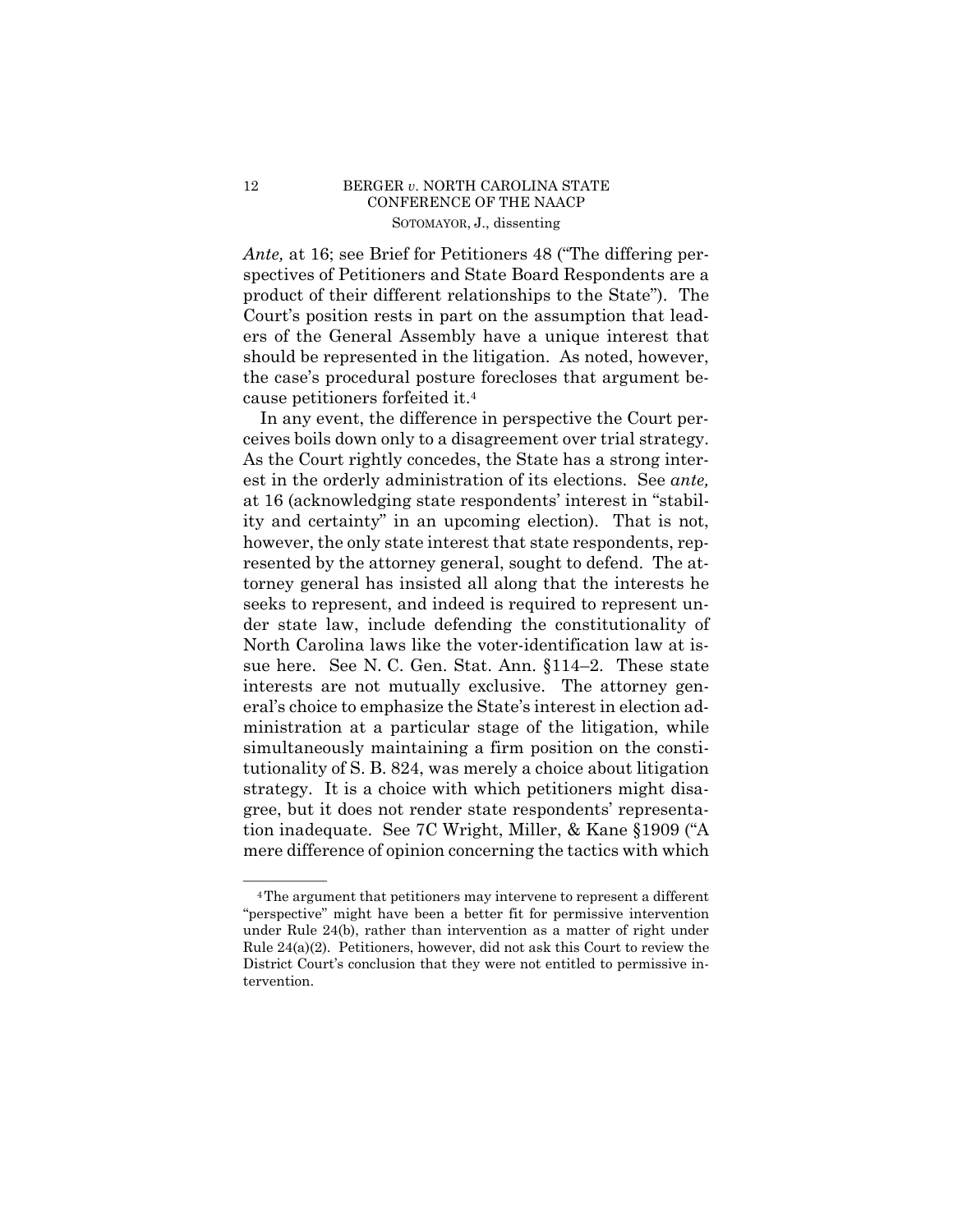the litigation should be handled does not make inadequate the representation of those whose interests are identical with that of an existing party"); accord, *Kaul*, 942 F. 3d, at 810–811 (Sykes, J., concurring); *Daggett* v. *Commission on Governmental Ethics and Election Practices*, 172 F. 3d 104, 112 (CA1 1999).

Properly understood, the attorney general's representation of state respondents satisfies any standard of adequacy. As the District Court explained, the attorney general "actively and adequately defend[ed] this lawsuit." App. to Pet. for Cert. 189. He "consistently denied all substantive allegations of unconstitutionality in this case." *Ibid.*  (internal quotation marks omitted). And he moved to dismiss the suit on federalism grounds, filed an "expansive brief" opposing NAACP respondents' motion for a preliminary injunction on the merits, and has moved for summary judgment on all claims. *Ibid*.

The Court faults the attorney general for emphasizing "administrative concerns" in his brief on the merits and for not offering expert reports to support his opposition to a preliminary injunction. See *ante,* at 16. Petitioners also take issue with the attorney general's decision not to seek a stay of the District Court's preliminary injunction pending appeal. Brief for Petitioners 12, 50. But these are precisely the sort of strategic decisions that government attorneys make every day; in fact, petitioners themselves declined to seek a stay in the parallel litigation in state court. The Court's retrospective criticism of the attorney general's litigation strategy is insufficient to establish that state respondents inadequately represented the State's interests. See *Saldano* v. *Roach*, 363 F. 3d 545, 555 (CA5 2004) ("Simply because the [intervenor] would have made a different decision does not mean that the Attorney General is inadequately representing the State's interest—and hence, the [intervenor's] claimed interest—especially since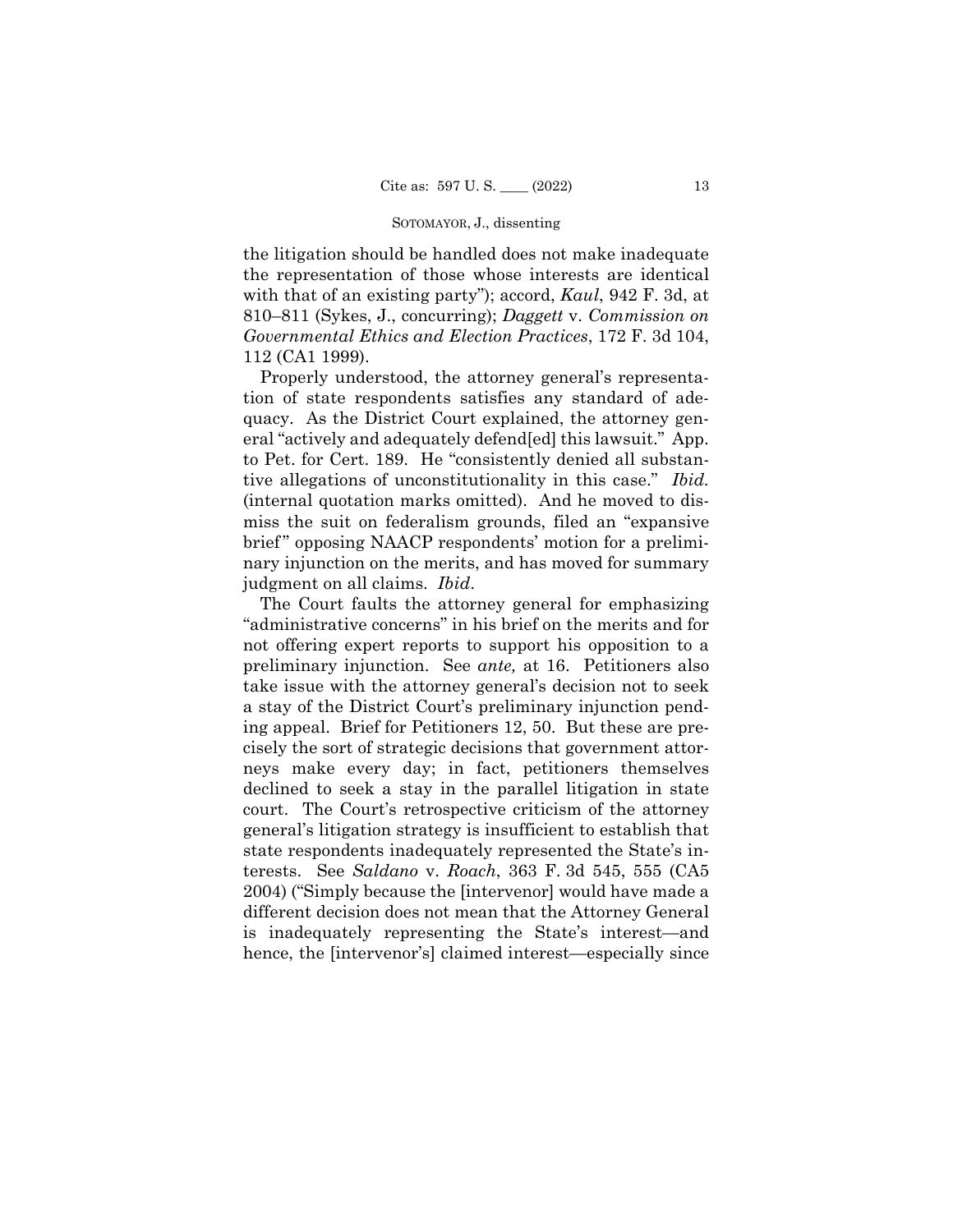state law specifically gives the Attorney General the discretion to make these kinds of decisions").

If any doubt remains, the results delivered by the attorney general's representation should eliminate it. The attorney general sought and secured on appeal a reversal of the District Court's preliminary injunction. He also won the Governor's dismissal from the suit. It is hardly persuasive to flyspeck the attorney general's litigation approach when that very approach has vindicated the State's interests.

Finally, the Court alludes to petitioners' argument that state respondents' representation of petitioners' interests was inadequate because the Governor (who vetoed S. B. 824 and personally opposed the law) exercised appointment authority over state respondents. *Ante,* at 16. The Court is right not to fully embrace this argument, which implies that the attorney general and the career professionals in his office are incapable of executing their statutory duty to represent North Carolina in litigation and defend its interests. See N. C. Gen. Stat. Ann. §114–2. Petitioners' "startling accusation" flies in the face of the presumption that public officials can be trusted to exercise their official duties and overlooks the attorney general's vigorous advocacy to date. 999 F. 3d, at 937; see *United States* v. *Chemical Foundation, Inc.*, 272 U. S. 1, 15 (1926) (courts should "presume that [public officials] have properly discharged their official duties"). As the Court of Appeals explained, that the Governor or the attorney general "may have expressed policy views at odds with S.B. 824 in the past is no ground for a federal court to infer that [the attorney general] would abdicate his official duty to the State by subterfuge, mounting a sham defense of the statute." 999 F. 3d, at 937. To suggest otherwise does a grave "disservice to the dignified work of government lawyers who each day put aside their own policy and political preferences to advocate dutifully on behalf of their governments and the general public." *Ibid.*